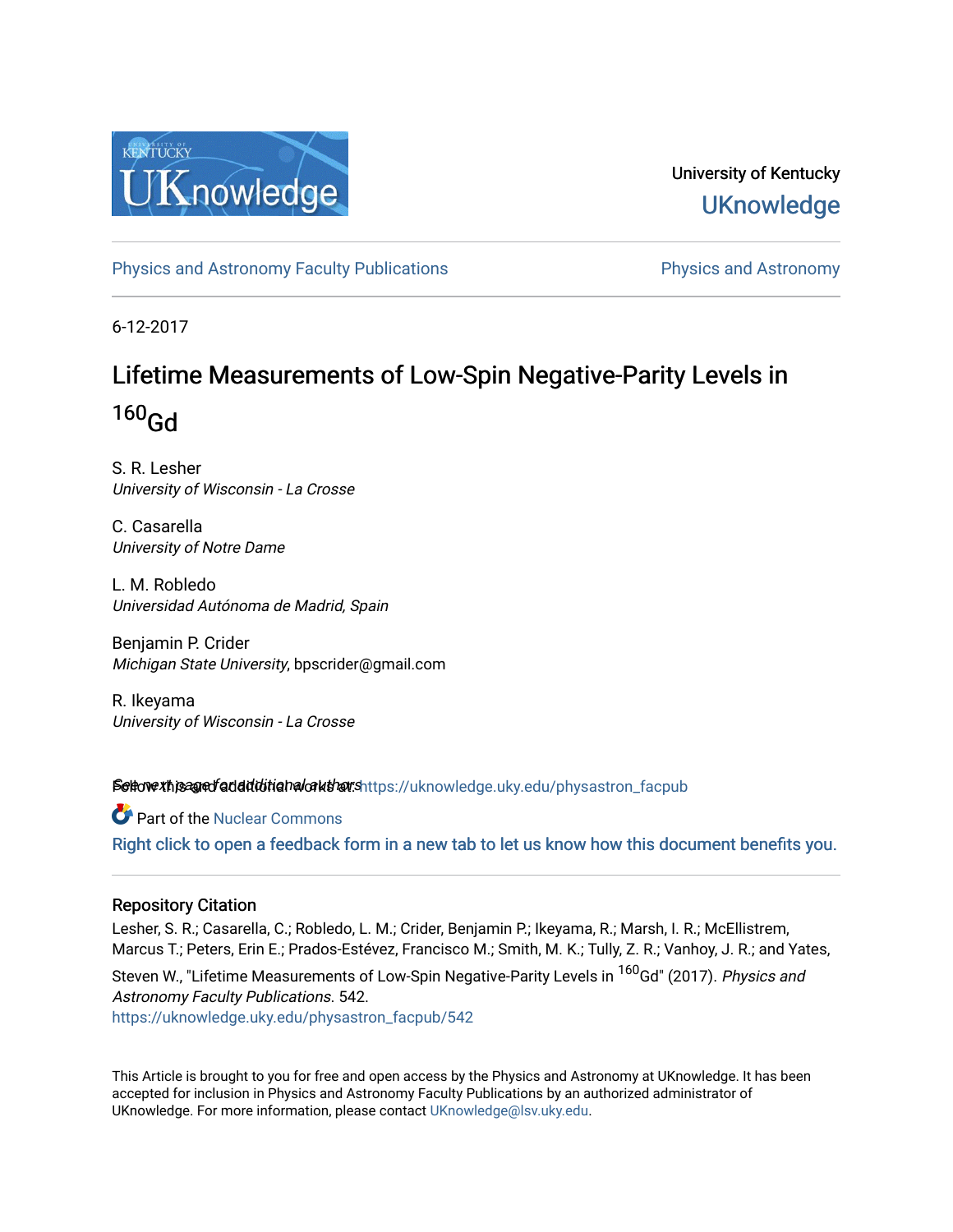## Lifetime Measurements of Low-Spin Negative-Parity Levels in <sup>160</sup>Gd

Digital Object Identifier (DOI) https://doi.org/10.1103/PhysRevC.95.064309

## Notes/Citation Information

Published in Physical Review C, v. 95, issue 6, 064309, p. 1-10.

©2017 American Physical Society

The copyright holder has granted permission for posting the article here.

## Authors

S. R. Lesher, C. Casarella, L. M. Robledo, Benjamin P. Crider, R. Ikeyama, I. R. Marsh, Marcus T. McEllistrem, Erin E. Peters, Francisco M. Prados-Estévez, M. K. Smith, Z. R. Tully, J. R. Vanhoy, and Steven W. Yates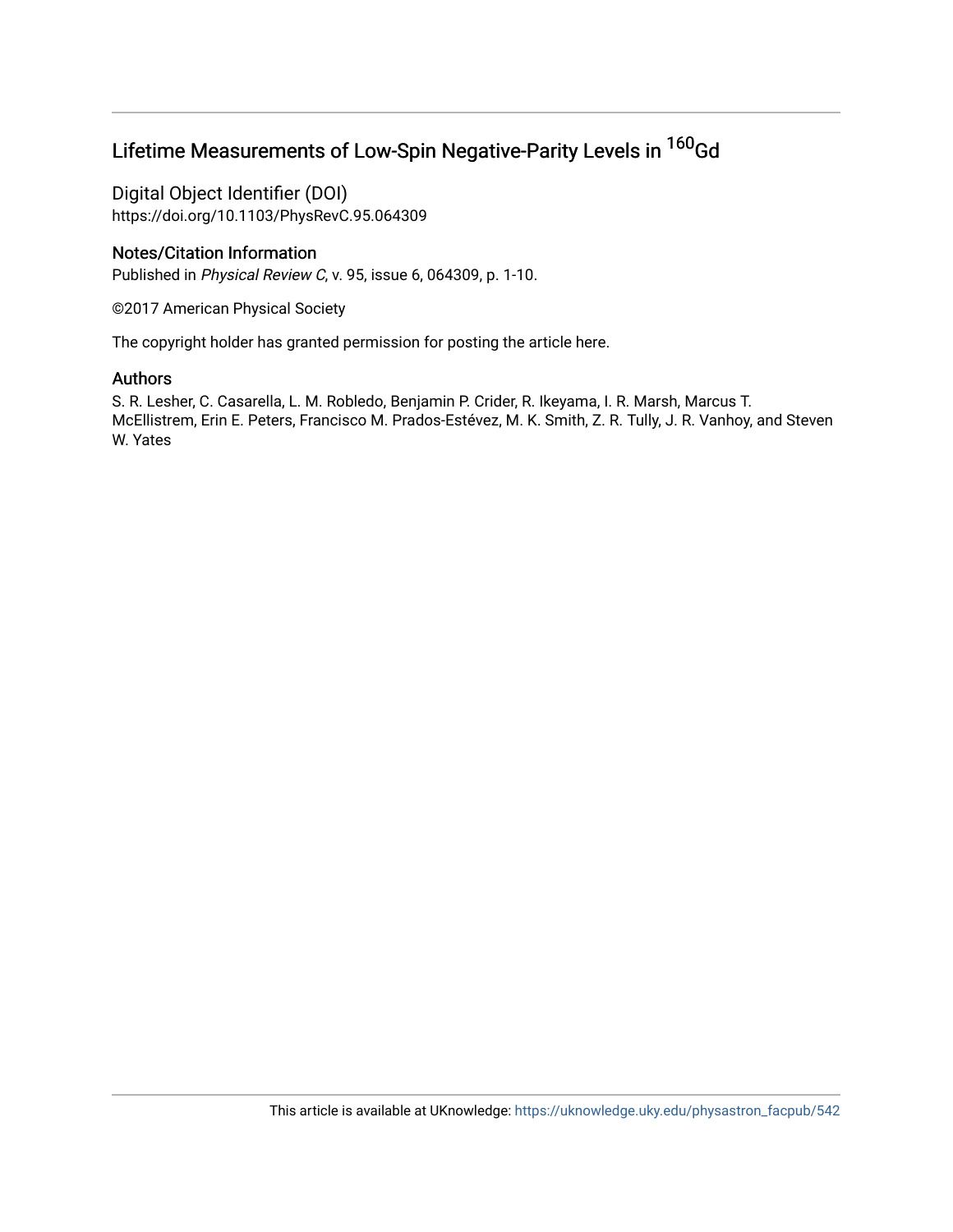## **Lifetime measurements of low-spin negative-parity levels in 160Gd**

S. R. Lesher, <sup>1,2,\*</sup> C. Casarella,<sup>2</sup> A. Aprahamian,<sup>2</sup> L. M. Robledo,<sup>3</sup> B. P. Crider,<sup>4,†</sup> R. Ikeyama,<sup>1</sup> I. R. Marsh,<sup>1</sup>

M. T. McEllistrem,<sup>4</sup> E. E. Peters,<sup>5</sup> F. M. Prados-Estévez,<sup>4,5</sup> M. K. Smith,<sup>2,†</sup> Z. R. Tully,<sup>1</sup> J. R. Vanhoy,<sup>6</sup> and S. W. Yates<sup>4,5</sup>

<sup>1</sup>*Department of Physics, University of Wisconsin–La Crosse, La Crosse, Wisconsin 54601-3742, USA*

<sup>2</sup>*Department of Physics, University of Notre Dame, Notre Dame, Indiana 46556, USA*

<sup>3</sup>*Dep. Física Teórica (Módulo 15), Universidad Autónoma de Madrid, E-28049 Madrid, Spain*

<sup>4</sup>*Department of Physics and Astronomy, University of Kentucky, Lexington, Kentucky 40506-0055, USA*

<sup>5</sup>*Department of Chemistry, University of Kentucky, Lexington, Kentucky 40506-0055, USA*

<sup>6</sup>*Department of Physics, United States Naval Academy, Annapolis, Maryland 21402, USA*

(Received 1 February 2016; revised manuscript received 2 May 2017; published 12 June 2017)

 $^{160}$ Gd(n,n'y) experiments were performed with accelerator-produced monoenergetic neutrons. Excitation functions at neutron energies from 1.5 to 2.8 MeV aided in the placement of  $\gamma$  rays in the level scheme and angular distributions at three neutron energies resulted in the determination of 28 excited-level lifetimes or limits in <sup>160</sup>Gd, including the lifetimes of several negative-parity levels attributed to octupole vibrations.

DOI: [10.1103/PhysRevC.95.064309](https://doi.org/10.1103/PhysRevC.95.064309)

## **I. INTRODUCTION**

The <sup>160</sup>Gd nucleus lies in the well-known rare-earth region of deformation and has an  $R_{4/2} [\equiv E(4_{\rm gs}^+)/E(2_{\rm gs}^+) ]$  ratio of 3.30, placing it close to the rotational limit. An open question in nuclear structure is the viability of vibrational excitations in deformed nuclei. The lowest-lying excited vibrational modes include quadrupole and octupole excitations. Single-phonon quadrupoles are the  $\gamma$  and  $\beta$  vibrations.  $\gamma$  vibrations seem to be well characterized as the first  $K^{\pi} = 2^{+}$  bands and exhibit a systematic behavior across the region of deformed nuclei with typical  $B(E2; 2^+_{\gamma} \rightarrow 0^+_{gs})$  values of a few Weisskopf units (W.u.). In contrast, the  $\beta$  vibrations do not exhibit these systematic characteristics because the  $B(E2)$  values of transitions deexciting the first-excited  $K^{\pi} = 0^{+}$  band vary greatly throughout the deformed region  $[1-3]$ . The question regarding the viability of the  $\beta$  vibrations in deformed nuclei remains open to debate [\[4–9\]](#page-10-0).

Octupole excitations in spherical nuclei are identified by large  $B(E3; 0<sub>gs</sub><sup>+</sup> \rightarrow 3<sup>-</sup>)$  [\[10\]](#page-10-0) values, and a compilation of  $B(E3)$  values of the lowest 3<sup>-</sup> states can be found in Ref. [\[11\]](#page-10-0). In deformed nuclei, the octupole mode splits into  $K^{\pi} = 0^{-}$ , 1<sup>-</sup>, 2<sup>-</sup>, and 3<sup>-</sup> bands. The increasing level density with excitation energy and the proximity of the pairing gap complicate the identification of vibrations in deformed nuclei. Two-phonon octupole excitations have been observed in spherical nuclei of the rare-earth region— $^{144}$ Sm [\[12\]](#page-10-0),  $^{146}$ Sm [\[13\]](#page-10-0),  $^{146}$ Gd [\[14\]](#page-10-0),  $^{147}$ Gd [\[15\]](#page-10-0), and  $^{148}$ Gd [\[16,17\]](#page-10-0)—as has the combined two-phonon quadrupole-octupole vibrational mode  $(2^+ \otimes 3^-)$  in nearly spherical nuclei; e.g., <sup>144</sup>Sm [\[12\]](#page-10-0),  $146$ Sm [\[18\]](#page-10-0), and  $148$ Gd [\[13\]](#page-10-0). A few cases have been suggested as two-phonon double-γ vibrations  $(K^{\pi} = 4^+)$  in <sup>164</sup>Dy [\[19\]](#page-10-0), <sup>166</sup>Er [\[20\]](#page-10-0), <sup>168</sup>Er [\[21–23\]](#page-10-0), and  $(K^{\pi} = 0^{+})$  in <sup>166</sup>Er [\[24\]](#page-10-0). A

two-phonon double- $\beta$  vibration has also been proposed in  $178$  Hf [\[25\]](#page-10-0).

The low-lying structure of <sup>160</sup>Gd has been extensively studied; there are numerous positive- and negative-parity bands identified in this nucleus, including an excited  $K^{\pi} = 2^{+}$ band, several excited  $K^{\pi} = 0^{+}$ bands, and  $K^{\pi} = 0^{-}$ , 1<sup>-</sup>, and 2<sup>−</sup> bands. There is, however, a paucity of level lifetimes and transition probabilities to clearly identify the collectivity or lack thereof for these excitations. Our recent paper reported on the characteristics of the  $K^{\pi} = 0^{+}$  states [\[26\]](#page-10-0) in this nucleus. This work reports mainly on the lifetime measurements of levels in low-lying  $K^{\pi} = 0^{-}$ , 1<sup>-</sup>, and 2<sup>-</sup> bands. Using the Doppler-shift attenuation method following inelastic neutron scattering, we have determined the lifetimes of a large number of excited levels in 160Gd.

## **II. EXPERIMENT**

The low-lying states of  $160$  Gd were studied with the  $(n,n'\gamma)$  reaction at the University of Kentucky Accelerator Laboratory (UKAL) with monoenergetic neutrons produced by the  ${}^{3}H(p,n){}^{3}He$  reaction. The scattering sample was 29.456 g of 98.12% enriched  $^{160}Gd_2O_3$  contained in a thin-walled polyethylene cylinder 3.1 cm in height and 2.3 cm in diameter. The emitted  $\gamma$  rays were recorded with a HPGe detector with a relative efficiency of  $\approx$ 50%. A bismuth germanate (BGO) active shield was used for Compton suppression. The HPGe detector was located at a distance of 119.3 cm from the scattering sample, and time-of-flight gating was used to suppress background radiation. Standard radioactive sources,  $^{226}$ Ra and  $^{152}$ Eu, were used for energy and efficiency calibration. In angular distribution measurements, a <sup>60</sup>Co source was placed near the detector as a continuous check on gain stability. At higher neutron energies,  $^{24}$ Na was used as an additional in-beam source for accurate energy determination. Additional descriptions of the experimental setup and techniques are documented in Refs. [\[27–29\]](#page-10-0).

The excitation function measurement provided yields of  $\gamma$ rays as a function of incident neutron energy  $(E_n)$ , and spectra

<sup>\*</sup>slesher@uwlax.edu

<sup>†</sup> Present address: National Superconducting Cyclotron Laboratory, Michigan State University, East Lansing, Michigan 48824, USA.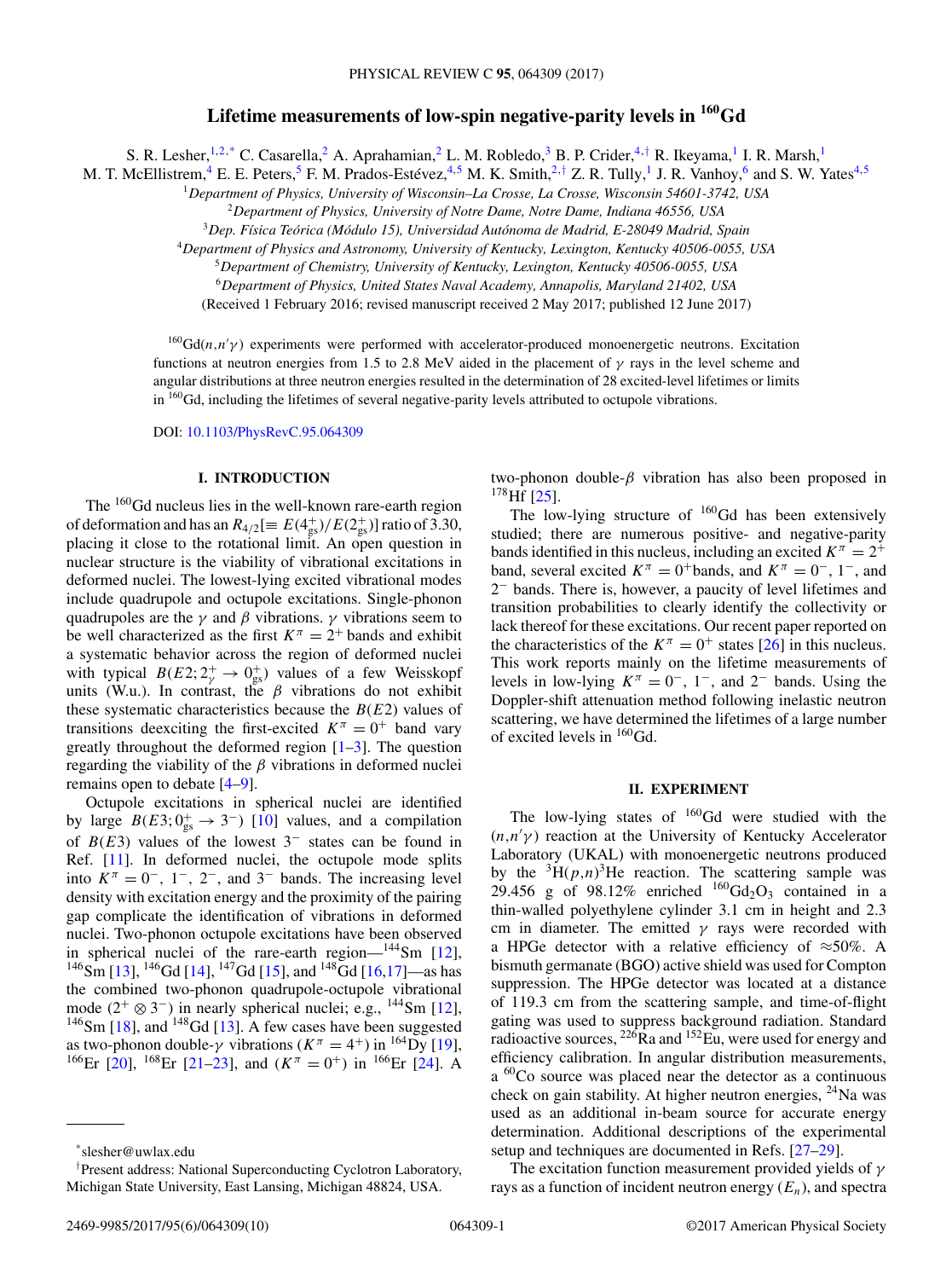

FIG. 1. Excitation functions for the 1493.40 and 1568.70 keV  $\gamma$ rays originating from the 1568.77 keV level. Both exhibit the same excitation-energy threshold and overall shape.

were measured for  $E_n = 1.5$  to 2.8 MeV in 80 or 100 keV steps, with the detector at 90◦ with respect to the beam axis. Examples of the excitation functions obtained for  $\gamma$  rays from the same level are shown in Fig. 1. Excitation thresholds were used to place  $\gamma$  rays and establish levels. Angular-distribution spectra were recorded at neutron energies of 1.5, 2.0, and 2.8 MeV at ten angles over a range of 40◦ to 150◦. To obtain the most accurate lifetimes, these neutron energies were chosen to minimize feeding to the levels of interest. The angular distributions of the  $\gamma$ -ray intensities,  $W(\theta)$  were fit with a function of even-order Legendre polynomials,

$$
W(\theta) = A_o[1 + a_2 P_2(\cos \theta_\gamma) + a_4 P_4(\cos \theta_\gamma)], \quad (1)
$$

where the parameters  $a_2$  and  $a_4$  depend on the multipolarities and mixing amplitudes of the transitions. The experimental values of these parameters were then compared with statistical model calculations from the code CINDY [\[30\]](#page-10-0) to determine multipole mixing ratios  $(\delta)$  of the transitions. If the intensity of the  $\gamma$  ray was small or if the statistical uncertainty was large, the  $a_2$  and  $a_4$  values were compared with those in Govor *et al.* [\[31\]](#page-10-0). Provided the values matched within uncertainties, the values of Ref. [\[31\]](#page-10-0) were used in relevant calculations and noted.

The angular-distribution measurements were also used to extract lifetimes of excited states shorter than about 1 ps by the Doppler-shift attenuation method (DSAM) [\[32\]](#page-10-0). The energies of the  $\gamma$  rays have an angular dependence described by

$$
E_{\gamma}(\theta_{\gamma}) = E_{\gamma 0} \left[ 1 + \frac{v_{\text{c.m.}}}{c} F(\tau) \cos \theta_{\gamma} \right],
$$
 (2)

where  $E_{\gamma 0}$  is the unshifted  $\gamma$ -ray energy,  $v_{\rm c.m.}$  is the recoil velocity of the center of mass,  $\theta_{\gamma}$  is the angle of observation, and  $F(\tau)$  is the attenuation factor, which depends on the stopping powers. By examining the energy of a  $\gamma$  ray as a function of angle, the  $F(\tau)$  value can be extracted and compared with those calculated using the Winterbon stopping power formalism [\[33\]](#page-10-0), and the lifetime of the state,  $\tau$ , can be obtained. An extensive discussion on the DSAM can be found in Ref. [\[32\]](#page-10-0).

#### **III. RESULTS**

The levels, depopulating transitions, multipole mixing ratios, lifetimes, and resulting  $B(E\lambda)$  transition probabilities are listed in Table [I.](#page-4-0) Energies given for the  $\gamma$  rays were obtained from the angular-distribution measurements at the lowest incident neutron energy for which the  $\gamma$ -ray yields were observed to have good statistics. This procedure allowed for accurate energies of peaks which may evolve into complex structures at higher incident neutron energies. The branching ratios and lifetimes were also obtained at the lowest feasible neutron energies. The level energies were determined by a weighted least-squares fit of all the  $\gamma$  rays to and from a level.

Since the last evaluation of  $160$ Gd [\[34\]](#page-10-0), three papers have made additions to the <sup>160</sup>Gd level structure using the  $(n,n'\gamma)$ reaction [\[26,31,35\]](#page-10-0). This information has been considered along with the current results and is presented in Table [I.](#page-4-0) Gamma rays from a level were only included if the excitation functions were consistent in shape and threshold for all  $\gamma$  rays. There were also previously placed  $\gamma$  rays that were below our experimental observation threshold and these were not included in the level scheme [\[31\]](#page-10-0).

In the following sections, we discuss levels which are germane to the  $K^{\pi} = 2_{\gamma}^{+}$  band and the negative-parity bands in  $160$  Gd. A partial level scheme is shown in Fig. [2.](#page-6-0)

## A.  $K^{\pi} = 2^{+}_{\gamma}$  band

The  $2^+$  bandhead at 988.72 keV had a previously measured level lifetime of 1876(87) fs. This value is the weighted average of four Coulomb excitation experiments [\[36–39\]](#page-10-0) as given in the latest nuclear data compilation of  $A = 160$  [\[34\]](#page-10-0). We observed three  $\gamma$  rays from this level, but only the 913.43 and 988.68 keV  $\gamma$  rays were used in extracting the level lifetime limit of >1800 fs. This value is near the limit of our method, but is consistent with the accepted literature value. The 739.96 keV  $\gamma$  ray is near the energy of a background  $\gamma$  ray and, therefore, was not used in determining the level lifetime. In Table [I,](#page-4-0) transition probabilities were calculated by using the literature lifetime and the associated branching ratios from Ref. [\[31\]](#page-10-0) to calculate the  $B(E2)$  values presented, after ensuring the consistency of the reported branching ratios with our data.

The  $4^+_\gamma$  member of the band at 1148.15 keV depopulates by 899.59 and 1072.85 keV γ rays. Govor *et al.* [\[31\]](#page-10-0) observed a doublet at a  $\gamma$ -ray energy of 632.89 keV, which they placed as decays from both the 1148.14 and 1621.44 keV levels. From the excitation function shape and threshold, our work assigns this  $\gamma$  ray to the 1621.56 keV level.

The level at 1148.15 keV is assigned as  $J^{\pi} = 4^+$  from polarized proton-scattering measurements, and the authors concluded a hexadecapole component for this state [\[40\]](#page-10-0). Our work yields a level lifetime  $\tau = 1080^{+730}_{-320}$  fs, leading to  $B(E2; 4^+_{\gamma} \rightarrow 4^+_{gs}) = 16^{+5}_{-10}$  W.u. and  $B(E2; 4^+_{\gamma} \rightarrow 2^+_{gs}) =$  $3.8^{+2.6}_{-1.1}$  W.u., consistent with the expected quadrupole collec-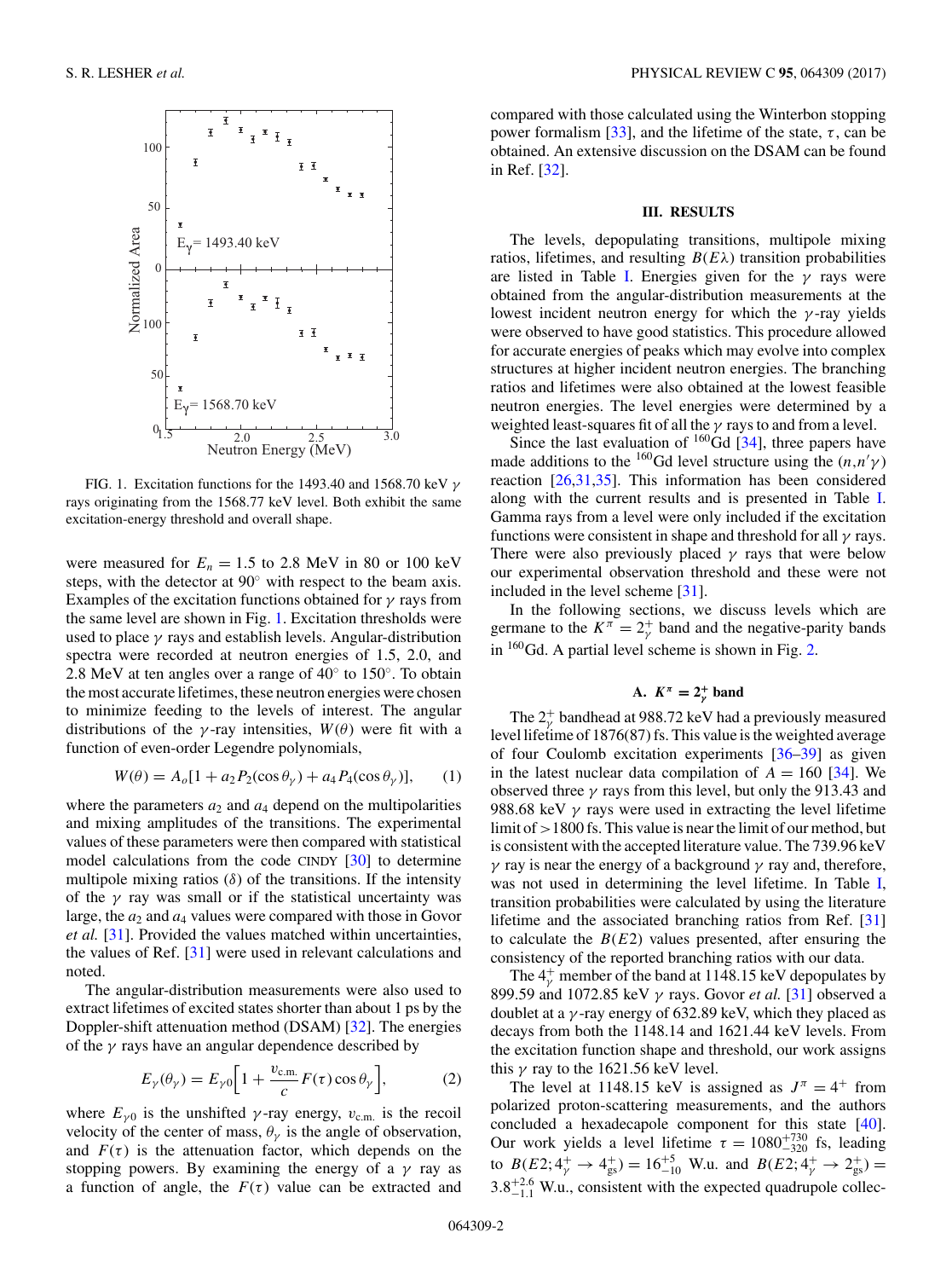<span id="page-4-0"></span>TABLE I. Energy levels  $(E_L)$  observed in the  $^{160}Gd(n,n'\gamma)$  measurements.  $I_\gamma$  is the relative  $\gamma$ -ray intensity;  $F(\tau)$  is the experimental attenuation factor; lifetimes  $\tau$  are mean lives in fs. Multipole mixing ratios  $\delta$  are obtained in fits to measured angular distributions. When two values are given, they have similar  $\chi^2$  values. If one value is in brackets, the one with the smaller  $\chi^2$  value is given first and is the  $\delta$  value adopted. Literature lifetime values  $(\tau_{\text{lit}})$  are taken from Ref. [\[34\]](#page-10-0) unless otherwise noted and are shown under the measured lifetime. Parentheses denote tentative assignments or placements. For reference,  $B(E1)_{mW.u.} = 0.190 e^2$  b and  $B(E2)_{W.u.} = 5.16 \times 10^{-7} e^2$  b<sup>2</sup>.

| $E_L$<br>(keV) |                     | $J_i^{\pi}, K \quad J_f^{\pi}, K$ | $E_{\gamma}$<br>(keV) | $I_{\gamma}$ | $F(\tau)$ | $\tau$<br>(f <sub>S</sub> )             | Mult.  | $\delta$                | B(E1)<br>$(\times 10^{-3}$ W.u.) | B(E2)<br>(W.u.)       | Notes        |
|----------------|---------------------|-----------------------------------|-----------------------|--------------|-----------|-----------------------------------------|--------|-------------------------|----------------------------------|-----------------------|--------------|
| 75.24(5)       | $2_{gs}^{+}$ ,0     | $0^{+}_{gs}$ ,0                   | 75.26                 | 100          |           | $\tau_{\text{lit}} = 3.9 \times 10^6$   |        |                         |                                  |                       |              |
| 248.55(6)      | $4_{\rm gs}^+$ ,0   | $2_{gs}^{+}$ ,0                   | 173.34(5)             | 100          |           |                                         |        |                         |                                  |                       |              |
| 515.00(8)      | $6^{+}_{gs}$ ,0     | $4_{gs}^{+}$ ,0                   | 266.52(5)             | 100          |           |                                         |        |                         |                                  |                       |              |
| 988.72(6)      | $2^{+}_{\nu}$ ,2    | $4_{gs}^{+}$ ,0                   | 739.96(7)             | ${<}2$       | 0.008(14) | >1800<br>$\tau_{\text{lit}} = 1876(87)$ | $E2\,$ |                         |                                  | 0.96(7)               | a, b, c      |
|                |                     | $2_{\rm gs}^+$ ,0                 | 913.43(5)             | 100(1)       |           |                                         | E2/M1  | $-0.45_{-0.05}^{+0.04}$ |                                  | $1.2^{+0.22}_{-0.18}$ |              |
|                |                     | $0^{+}_{gs}$ ,0                   | 988.68(5)             | 88.7(10)     |           |                                         | $E2\,$ |                         |                                  | 4.1(2)                | $\mathbf b$  |
| 1057.42(6)     | $3^{+}_{\nu}$ ,2    | $4_{gs}^{+}$ ,0                   | 809.06(5)             | 20.6(2)      | 0.011(13) | >2200                                   | E2/M1  | 0.11(3)                 |                                  | ${<}0.04$             | $\mathbf b$  |
|                |                     | $2_{gs}^{+}$ ,0                   | 982.28(5)             | 100(1)       |           |                                         | E2/M1  | $47^{+18}_{-10}$        |                                  | < 6.5                 | $\mathbf d$  |
| 1070.57(7)     | $4^+,4$             | $6^{+}_{gs}$ ,0                   | 555.45(8)             | 1.6(1)       |           |                                         |        |                         |                                  |                       |              |
|                |                     | $4_{gs}^{+}$ ,0                   | 822.06(5)             | 100(2)       |           |                                         |        |                         |                                  |                       |              |
|                |                     | $2_\mathrm{gs}^+{,}0$             | 995.30(5)             | 64.2(13)     |           |                                         |        |                         |                                  |                       |              |
| 1148.15(7)     | $4^{+}_{v}$ , 2     | $4_{\rm gs}^+$ ,0                 | 899.59(5)             | 100(1)       | 0.037(15) | $1080^{+730}_{-320}$                    | E2/M1  | $21^{+21}_{-7}$         |                                  | $16^{+5}_{-10}$       | $\mathbf d$  |
|                |                     | $2_{gs}^{+}$ ,0                   | 1072.85(5)            | 58.5(9)      |           |                                         | $E2$   |                         |                                  | $3.8^{+2.6}_{-1.1}$   |              |
| 1224.33(6)     | $1^{-}_{1}$ ,0      | $2_{\rm gs}^+$ ,0                 | 1149.12(5)            | 100(1)       | 0.676(7)  | $20 \pm 2$                              | E1     |                         | 6.5(6)                           |                       |              |
|                |                     |                                   |                       |              |           | $\tau_{\text{lit}} = 21.6(60)$          |        |                         |                                  |                       |              |
|                |                     | $0gs+,0$                          | 1224.38(5)            | 67.5(8)      |           |                                         | $E\,1$ |                         | 3.6(4)                           |                       |              |
| 1261.24(9)     | $5^{+}_{v}$ ,2      | $6^{+}_{\rm gs}$ ,0               | 746.34(6)             | 19.6(9)      | 0.101(26) | $350^{+120}_{-80}$                      | E2/M1  | $8^{+13}_{-4}$          |                                  | $31^{+7}_{-11}$       |              |
|                |                     |                                   |                       |              |           |                                         |        | [0.24(10)]              |                                  | $1.7^{+1.4}_{-1.5}$   |              |
|                |                     | $4_{gs}^{+}$ ,0                   | 1012.65(5)            | 100(1)       |           |                                         | E2/M1  | $15^{+17}_{-6}$         |                                  | $35^{+8}_{-12}$       |              |
| 1289.90(7)     | $3^{-}_{1}$ ,0      | $4_{gs}^{+}$ ,0                   | 1041.37(5)            | 54.6(7)      | 0.565(19) | $34 \pm 3$                              | E1     |                         | 3.0(3)                           |                       | $\mathbf{e}$ |
|                |                     |                                   |                       |              |           | $\tau_{\text{lit}} = 74(20)$            |        |                         |                                  |                       |              |
|                |                     | $2_{gs}^{+}$ ,0                   | 1214.79(5)            | 100(1)       |           |                                         | E1     |                         | 3.5(3)                           |                       |              |
| 1351.30(6)     | $1_{2}^{-},1$       | $2_{\rm gs}^+$ ,0                 | 1276.06(5)            | 100(2)       | 0.184(8)  | $180 \pm 20$                            | E1     |                         | 0.74(8)                          |                       |              |
|                |                     | $0^{+}_{\rm gs}$ ,0               | 1351.30(5)            | 20.0(4)      |           |                                         | E1     |                         | 0.12(1)                          |                       |              |
| 1376.70(8)     | $2^{-}_{1}$ , 1     | $3^{+}_{\nu}$ ,2                  | 319.38(6)             | 1.8(1)       | 0.035(47) | > 550                                   | E1     |                         | ${<}0.18$                        |                       | b, f         |
|                |                     | $2_{gs}^{+}$ ,0                   | 1301.46(5)            | 100(1)       |           |                                         | E1     |                         | ${<}0.27$                        |                       |              |
| 1379.71(10)    | $0^{+}_{2}$ ,0      | $2_{\rm gs}^+$ ,0                 | 1304.46(5)            | 100          | 0.015(14) | >1350                                   | $E2$   |                         |                                  | <3.1                  | g            |
| 1427.40(12)    | $5^{-}_{1}$ ,0      | $4^{+}_{gs}$ ,0                   | 1178.85(6)            | 100          | 0.514(69) | $50 \pm 10$                             | E1     |                         | 4.0(8)                           |                       |              |
| 1436.34(7)     | $2^{+}_{2}$ ,0      | $4^+_{\rm gs},0$                  | 1187.81(5)            | 100(1)       | 0.036(28) | >340                                    | $E2\,$ |                         |                                  | <13                   | $\mathbf{g}$ |
|                |                     | $2_{\rm gs}^+$ ,0                 | 1361.05(6)            | 36.4(4)      |           |                                         | E2/M1  | 0.00(8)                 |                                  | ${<}2.4$              |              |
|                |                     |                                   |                       |              |           |                                         |        | $[2.4^{+0.6}_{-0.4}]$   |                                  | ${<}2.0$              |              |
|                |                     | $0^{+}_{gs}$ ,0                   | 1436.34(6)            | 13.5(2)      |           |                                         | $E2\,$ |                         |                                  | ${<}0.70$             |              |
| 1464.00(10)    | $3_{2}^{-},1$       | $2_{\rm gs}^+$ ,0                 | 1388.75(5)            | 100          | 0.344(43) | $50\pm5$                                | $E\,1$ |                         | 2.5(2)                           |                       | $\mathbf f$  |
| 1498.94(10)    | $4^{-}_{1}$ , 1     | $4_{gs}^{+}$ ,0                   | 1250.39(5)            | 100          | 0.053(51) | >400                                    | $E\,1$ |                         | < 0.41                           |                       | f            |
| 1532.29(13)    | $3\frac{}{3}$ , (3) | $4^{+}_{\nu}$ ,2                  | 384.14(6)             | 100          |           |                                         |        |                         |                                  |                       | f            |
|                |                     | $4_{gs}^{+}$ ,0                   | 1283.10(8)            |              |           |                                         |        |                         |                                  |                       | i            |
| 1558.31(12)    | $0^+_{3}$ ,0        | $2_{\rm gs}^+$ ,0                 | 1483.06(6)            | 100          | 0.004(69) | >590                                    | $E2\,$ |                         |                                  | <3.7                  | g            |
| 1561.63(10)    | $4^{+}_{3}$ ,0      | $6^{+}_{gs}$ ,0                   | 1046.67(6)            | 100(1)       | 0.049(53) | >320                                    | $E2$   |                         |                                  | <22                   | g            |
|                |                     | $4_{gs}^{+}$ ,0                   | 1313.03(6)            | 74.8(3)      |           |                                         | E2/M1  | $0.28_{-0.12}^{+0.34}$  |                                  | ${<}0.40$             |              |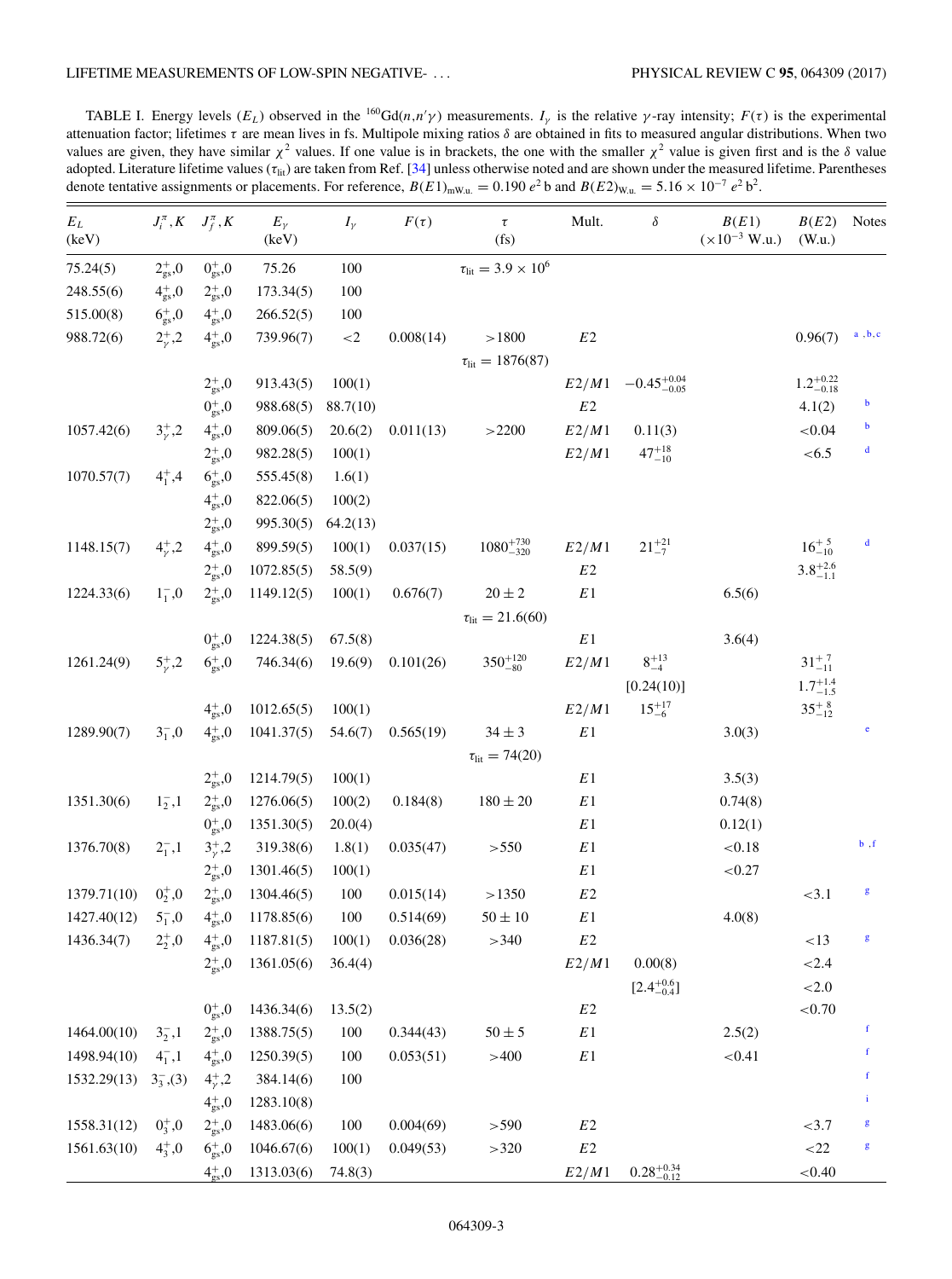|  | TABLE I. (Continued.) |
|--|-----------------------|
|--|-----------------------|

| $E_L$<br>(keV) |                 | $J_i^{\pi}, K \quad J_f^{\pi}, K$ | $E_{\gamma}$<br>(keV) | $I_{\gamma}$ | $F(\tau)$  | $\tau$<br>(f <sub>S</sub> ) | Mult.                         | $\delta$                              | B(E1)<br>$(\times 10^{-3}$ W.u.) | B(E2)<br>(W.u.)               | <b>Notes</b> |
|----------------|-----------------|-----------------------------------|-----------------------|--------------|------------|-----------------------------|-------------------------------|---------------------------------------|----------------------------------|-------------------------------|--------------|
| 1568.77(6)     | $1^+_1,1^-$     | $1_{2}^{-},1$                     | 217.51(6)             | 8.8(15)      | 0.044(28)  | $1000^{+1800}_{-400}$       | $\mathbb{E} \hspace{.01cm} 1$ |                                       | $0.97^{+0.7}_{-1.8}$             |                               | $b$ , $f$    |
|                |                 | $2^{+}_{\gamma}$ ,2               | 580.20(6)             | 89.2(16)     |            |                             | E2/M1                         | $0.28_{-0.18}^{+0.25}$                |                                  | $5.3^{+6.7}_{-13}$            |              |
|                |                 | $2_{gs}^{+}$ ,0                   | 1493.40(6)            | 94.4(16)     |            |                             | E2/M1                         | $1.34_{-0.6}^{+1.6}$                  |                                  | $0.44^{+0.23}_{-0.88}$        |              |
|                |                 | $0_{gs}^{+}$ ,0                   | 1568.70(6)            | 100(2)       |            |                             | $\cal M1$                     |                                       |                                  |                               |              |
| 1586.61(12)    | $2^+_3,1$       | $2_{\rm gs}^+$ ,0                 | 1511.36(6)            | 100          | 0.044(39)  | > 500                       | E2/M1                         |                                       |                                  | < 4.01                        | f            |
| 1599.05(6)     | $2^{+}_{4}$ ,0  | $3^{-}_{1}$ ,0                    | 309.32(6)             | 8.9(4)       | 0.056(26)  | $800^{+730}_{-300}$         | $\mathbb E\,1$                |                                       | $0.34_{-0.31}^{+0.13}$           |                               | h, f         |
|                |                 | $1^{-}_{1}$ ,0                    | 374.78(6)             | 14.8(3)      |            |                             | E1                            |                                       | $0.32^{+0.12}_{-0.29}$           |                               |              |
|                |                 | $3^{+}_{\nu}$ ,2                  | 541.53(6)             | 36.8(3)      |            |                             | E2/M1                         | $-5.57^{+1.91}_{-5.00}$<br>$-0.01(9)$ |                                  | $41^{+16}_{-37}$<br>0.004(77) |              |
|                |                 | $2_{gs}^{+}$ ,0                   | 1523.59(6)            | 100(1)       |            |                             | E2/M1                         | $-1.04_{-2.10}^{+0.22}$               |                                  | $0.34^{+0.68}_{-0.32}$        |              |
|                |                 | $0gs+,0$                          | 1598.85(6)            | 78.7(1)      |            |                             | E2                            |                                       |                                  | $0.41_{-0.37}^{+0.15}$        |              |
| 1621.56(9)     | $2^-_2, 2$      | $3^{+}_{\nu}$ ,2                  | 564.06(6)             | 29.0(7)      | 0.167(155) | $240^{+3600}_{-140}$        | $\mathbb E\,1$                |                                       | $1.7^{+0.6}_{-0.1}$              |                               | j            |
|                |                 | $2^{+}_{\nu}$ ,2                  | 632.94(6)             | 100(2)       |            |                             | E1                            |                                       | $4.2^{+1.4}_{-0.3}$              |                               |              |
| 1648.06(12)    | $4^{+}_{5}$     | $2_{gs}^{+}$ ,0                   | 1572.81(6)            | 100          | 0.134(58)  | $300^{+260}_{-100}$         | $E2\,$                        |                                       |                                  | $5.5^{+2.8}_{-2.6}$           | f            |
| 1653.32(12)    | $5^{-}_{2}$ , 1 | $6^{+}_{gs}$ ,0                   | (1138.51(6))          |              | 0.454(78)  | $60^{+20}_{-15}$            |                               |                                       |                                  |                               | $b$ , $f$    |
|                |                 | $4_{gs}^{+}$ ,0                   | 1404.77(6)            | 100          |            |                             |                               |                                       |                                  |                               |              |
| 1661.75(9)     |                 | $4_{gs}^{+}$ ,0                   | 1413.16(7)            | 5.6(2)       | 0.050(32)  | $880^{+1600}_{-360}$        |                               |                                       |                                  |                               | i, f         |
|                |                 | $2_{\rm gs}^+$ ,0                 | 1586.52(6)            | 100(1)       |            |                             |                               |                                       |                                  |                               |              |
| 1691.68(7)     | $3^{-}_{4}$ , 2 | $4^{+}_{\gamma}$ ,2               | 543.45(6)             | 60.8(15)     | 0.170(95)  | $230^{+350}_{-100}$         | E1                            |                                       | $2^{+1}_{-3}$                    |                               | Ĵ            |
|                |                 | $3^{+}_{\nu}$ ,2                  | 634.56(6)             | 99.5(25)     |            |                             | E1                            |                                       | $2.1_{-3.2}^{+0.9}$              |                               |              |
|                |                 | $2^{+}_{\nu}$ ,2                  | 702.84(6)             | 100(2)       |            |                             | E1                            |                                       | $1.5^{+0.7}_{-2.3}$              |                               |              |
|                |                 | $4^+_{\rm gs},0$                  | 1442.93(8)            | 8.6(6)       |            |                             | E1                            |                                       | $0.01^{+0.01}_{-0.02}$           |                               | i.           |
| 1782.67(10)    | $4^{-}_{2}$ , 2 | $5^{+}_{\nu}$ ,2                  | 521.53(8)             | 23.6(16)     |            |                             |                               |                                       |                                  |                               |              |
|                |                 | $3^{+}_{\nu}$ ,2                  | 725.19(6)             | 100(2)       |            |                             |                               |                                       |                                  |                               |              |
| 1805.13(9)     | $2^{+}_{5}$     | $4^{+}_{1}$ , 4                   | 734.50(6)             | 44.3(14)     | 0.055(96)  | >300                        | E2                            |                                       |                                  | ${<}76$                       | f            |
|                |                 | $2^{+}_{\nu}$ ,2                  | 816.46(6)             | 100(2)       |            |                             | E2/M1                         | $-0.76_{-0.13}^{+0.10}$               |                                  | $<$ 37                        |              |
|                |                 |                                   |                       |              |            |                             |                               | $[-3.90_{-1.34}^{+0.97}]$             |                                  | $< 94$                        |              |
| 1931.96(7)     | $2^{+}_{6}$     | $3^{+}_{\nu}$ ,2                  | 874.51(6)             | 43.4(21)     | 0.057(39)  | $760^{+1800}_{-330}$        | E2/M1                         |                                       |                                  | $8^{+3.5}_{-19}$              | b, f         |
|                |                 | $4^{+}_{gs}$ ,0                   | 1683.45(7)            | 45.4(20)     |            |                             | E <sub>2</sub>                |                                       |                                  | $0.32_{-0.75}^{+0.14}$        | $\mathbf b$  |
|                |                 | $2_{\rm gs}^+$ ,0                 | 1856.65(6)            | 100(3)       |            |                             | E2/M1                         | $0.92^{+0.41}_{-0.64}$                |                                  | $0.20^{+0.17}_{-0.47}$        |              |
|                |                 |                                   |                       |              |            |                             |                               | $0.50^{+0.87}_{-0.24}$                |                                  | $0.08\substack{+0.08\\-0.31}$ |              |
|                |                 | $0_{gs}^{+}$ ,0                   | (1932.00(7))          | 31.5(17)     |            |                             | $E2\,$                        |                                       |                                  | $0.11_{-0.26}^{+0.05}$        |              |
| 1966.66(10)    | $1^{-}_{3}$     | $2_{\rm gs}^+$ ,0                 | 1891.33(6)            | 100(8)       | 0.606(48)  | $37^{+8}_{-7}$              | E1                            |                                       | $0.84^{+0.28}_{-0.21}$           |                               |              |
|                |                 |                                   |                       |              |            | $\tau_{\text{lit}} = 19(7)$ |                               |                                       |                                  |                               |              |
|                |                 | $0^{+}_{gs}$ ,0                   | 1966.97(13)           | 57.0(70)     |            |                             | $E\,1$                        |                                       | $0.43_{-0.11}^{+0.16}$           |                               |              |
| 2030.90(9)     | $(2^{+})$       | $4_{gs}^+$ ,0                     | 1782.14(6)            | 16.1(22)     |            |                             |                               |                                       |                                  |                               | f            |
|                |                 | $2_\mathrm{gs}^+{,}0$             | 1955.93(7)            | 100(3)       |            |                             |                               |                                       |                                  |                               |              |
| 2060.43(11)    |                 | $0gs+,0$                          | 2060.42(6)            | 100          | 0.187(44)  | $230^{+90}_{-50}$           |                               |                                       |                                  |                               |              |
| 2109.32(7)     | $1^+$           | $3^{+}_{\gamma}$ ,2               | 1051.87(6)            | 47.4(18)     | 0.138(34)  | $330^{+120}_{-70}$          | E2                            |                                       |                                  | 6.2(1.7)                      | i, f         |
|                |                 | $2^{+}_{\gamma}$ ,2               | 1119.71(13)           | 57.9(29)     |            |                             | E2/M1                         |                                       |                                  | 5.6(1.5)                      | $\mathbf{i}$ |
|                |                 | $2_{gs}^{+}$ ,0                   | 2034.26(6)            | 100(2)       |            |                             | E2/M1                         |                                       |                                  | 0.50(13)                      |              |
|                |                 | $0_{gs}^{+}$ ,0                   | 2109.31(6)            | 73.3(21)     |            |                             | M1                            |                                       |                                  |                               |              |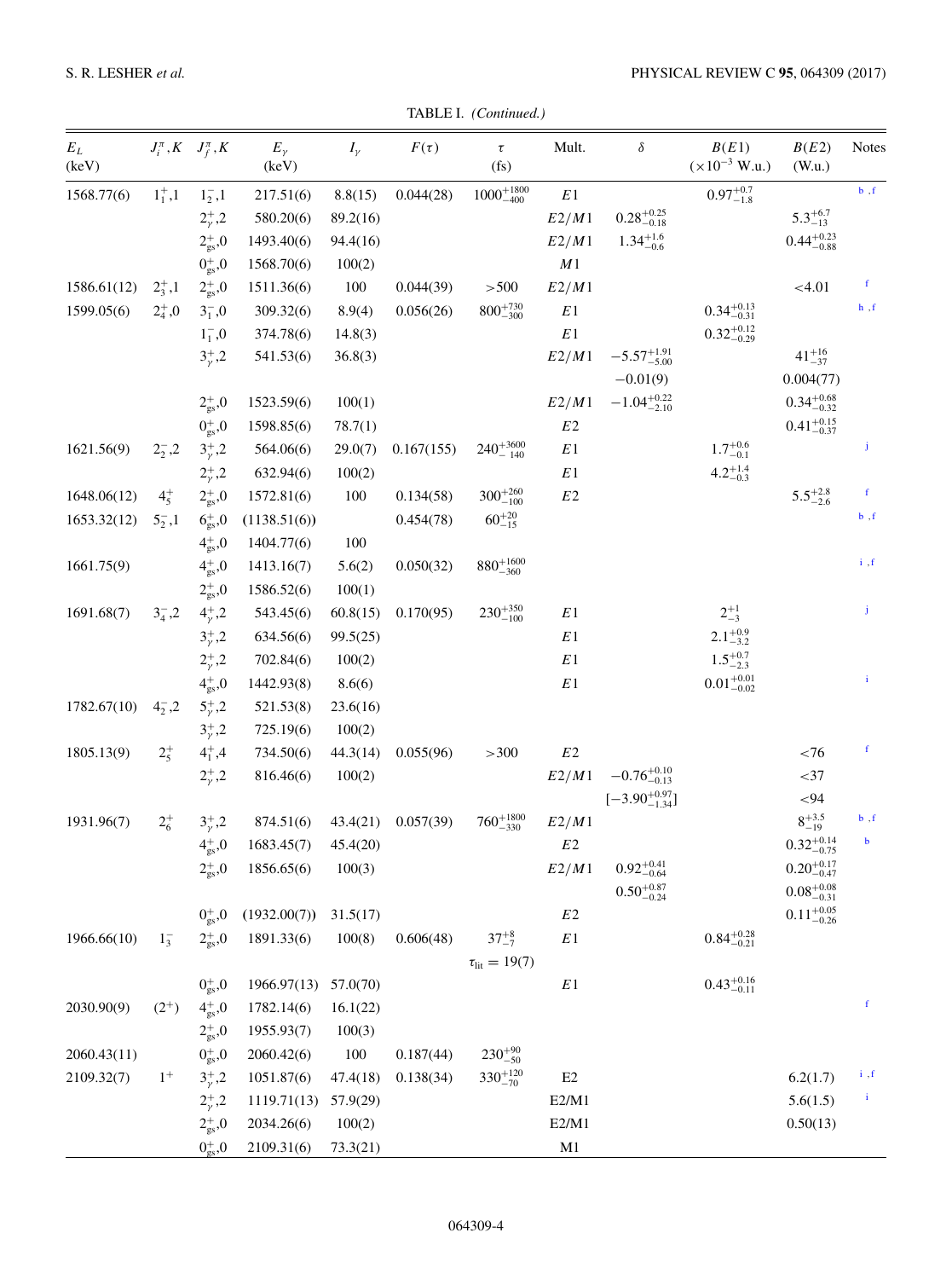<span id="page-6-0"></span>

| $E_L$<br>(keV) | $J_i^{\pi}, K$ $J_f^{\pi}, K$           | $E_{\nu}$<br>(keV) | $I_{\nu}$ | $F(\tau)$ | $(f_s)$             | Mult. | $\delta$ | B(E1)<br>$(x10^{-3}$ W.u.) | B(E2)<br>(W.u.) | <b>Notes</b> |
|----------------|-----------------------------------------|--------------------|-----------|-----------|---------------------|-------|----------|----------------------------|-----------------|--------------|
| 2135.76(13)    | $0_{\rm \scriptscriptstyle{ex}}^{+}$ ,0 | 2135.74(7)         | 100       | 0.111(73) | $420^{+880}_{-180}$ |       |          |                            |                 |              |

TABLE I. *(Continued.)*

<sup>a</sup>This  $\gamma$  ray overlaps with an experimental background line, 739.42(5) keV from the <sup>72</sup>Ge(*n*,  $\gamma$ ) reaction.

<sup>b</sup>This  $\gamma$  ray was not used in the level-lifetime determination.

<sup>c</sup>The branching ratios were taken from Ref. [\[31\]](#page-10-0) and  $\tau_{\text{lit}}$  was used for the transition probability calculations.

<sup>d</sup>The  $a_2$  and  $a_4$  values of this  $\gamma$  ray were within uncertainties of Ref. [\[31\]](#page-10-0) and, therefore, the published  $\delta$  value was used in this work.

e Level lifetime from Ref. [\[39\]](#page-10-0); see text for discussion.

<sup>f</sup>This level or spin assignment adopted from Ref. [\[31\]](#page-10-0).

<sup>g</sup>Lifetime reported in Ref.  $[26]$ .

hLifetime modified from Ref. [\[26\]](#page-10-0).

<sup>i</sup>This  $\gamma$  ray is not reliable for excitation function and/or lifetime determination due to its low intensity. This level or spin assignment adopted from Ref. [\[35\]](#page-10-0).

tivity of this level and the  $K^{\pi} = 2^{+} \gamma$  bands in the rare-earth deformed region of nuclei.

The 1261.24 keV  $5^+_\gamma$  level decays to the ground-state band,  $B(E2; 5^+_{\gamma} \rightarrow 4^+_{gs}) = 35^{+8}_{-12}$  W.u. and  $B(E2; 5^+_{\gamma} \rightarrow 6^+_{gs}) =$  $31^{+7}_{-10}$  W.u. The ratios of these transition probabilities are consistent, within error, with the Alaga rules.

#### **B.**  $K^{\pi} = 0^-$  **band**

The  $3<sub>1</sub><sup>-</sup>$  level at 1289.90 keV deexcites by two  $\gamma$  rays, 1041.37 and 1214.79 keV. The 1214.79 keV γ ray is observed with an  $a_2 = -0.276(33)$ , which supports the assignment of an E1 transition. Ref. [\[31\]](#page-10-0) assigns the 1214.79 keV  $\gamma$  ray as a doublet, but we see only a single  $\gamma$  ray in our measurements. A lifetime of  $\tau = 74 \pm 20$  fs was reported from Coulomb excitation and Doppler-broadening measurements [\[39\]](#page-10-0), but our value of  $\tau = 34 \pm 3$  fs is not in agreement with this value. An advantage of the  $(n,n'\gamma)$  reaction with accelerator-produced neutrons of variable energies is the ability to nonselectively populate levels up to the incident neutron energy. By determining the lifetime of the 1289.90 keV level at  $E_n = 1.5$  MeV, the feeding of the level has been greatly reduced from levels with significantly longer lifetimes. If the neutron energy is increased to 2.0 MeV, increasing feeding from higher levels, the apparent lifetime is increased to  $\tau = 60 \pm 10$  fs. The method of selecting the neutron energy for population of the level gives us confidence in our measured lifetime values. The  $K^{\pi} = 0^{-}$  band with  $1_{1}^{-}$ ,  $3_{1}^{-}$ ,  $5_{1}^{-}$  members at 1224.33, 1289.90, and 1427.40 keV, respectively, decay by  $E1$  transitions to the ground-state band. E1 transitions to the  $\gamma$  band were not observed.

## **C.** *K<sup>π</sup>* **= 1<sup>−</sup> band**

The 1351.30 keV level is the bandhead of the  $K^{\pi} = 1^{-}$ band and was introduced in Ref. [\[41\]](#page-10-0) by the placement of 1351.0 and 1275.90 keV  $\gamma$  rays. We observe both of these  $\gamma$  rays, and our spectra are not complicated by the doublet



FIG. 2. A partial level scheme of <sup>160</sup>Gd highlighting the  $K^{\pi} = 2^{+} \gamma$  and negative-parity bands. The  $B(E2)$  values in W.u. are shown in green and  $B(E1)$  values in mW.u. in purple and scaled separately. All values are also listed in Table [I.](#page-4-0)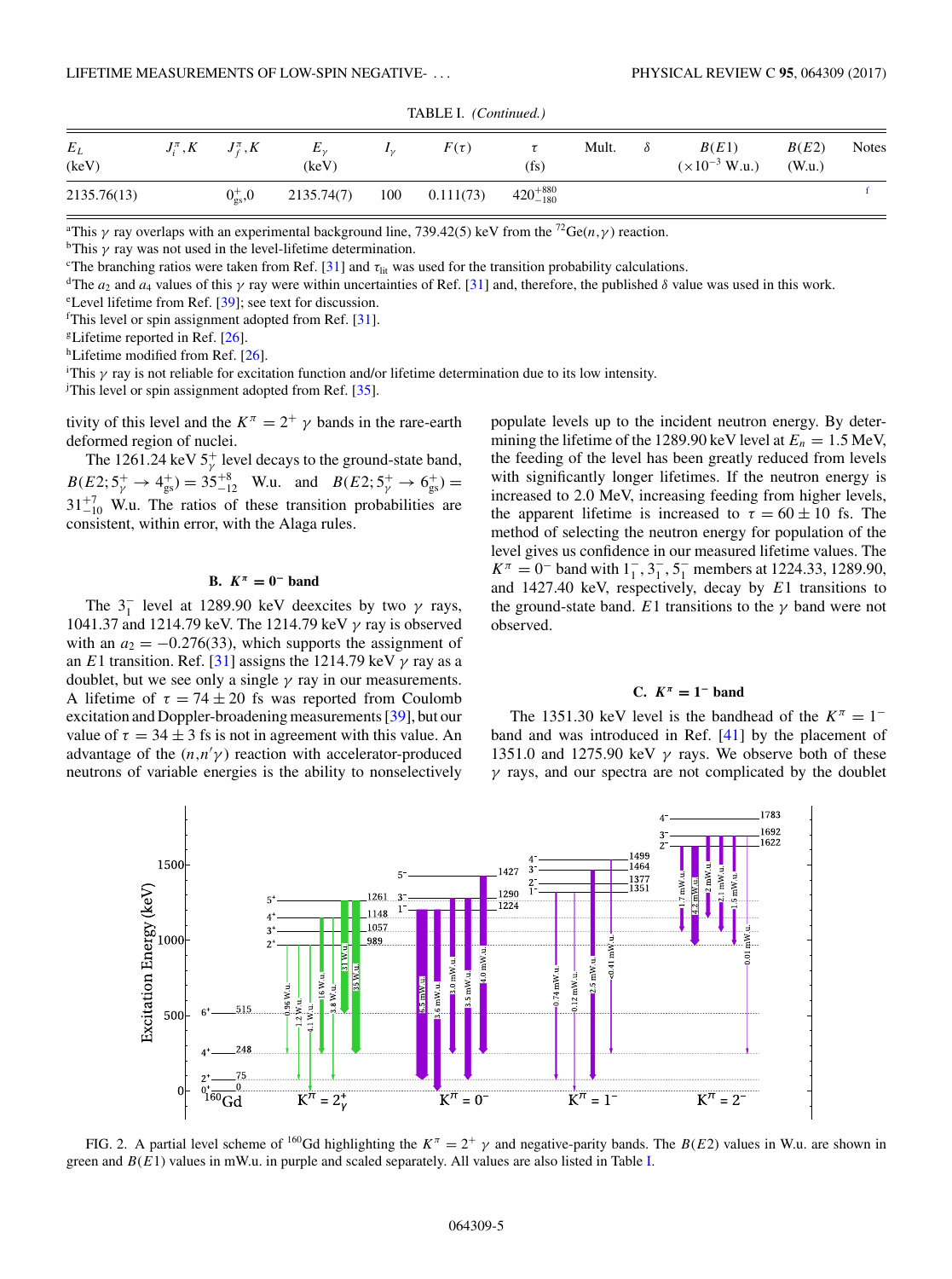at 1351.09 keV reported in Ref. [\[31\]](#page-10-0). We determine a level lifetime of  $\tau = 180 \pm 20$  fs.

A level at 1388.64 keV was assigned by Berzin *et al.* [\[41\]](#page-10-0) with five deexciting  $\gamma$  rays, where those at 1388.7 and 1313.0 keV were the most intense. In later work [\[31\]](#page-10-0), this level was rejected on the basis of a measured angular distribution and the 1388.56 keV  $\gamma$  ray was assigned to a new 3<sup>-</sup> level at 1464.00 keV. This 1464.00 keV level was assigned as a  $J^{\pi} = 3^-$  member of the 1<sup>-</sup> band [\[31\]](#page-10-0). The 1388.75 keV  $\gamma$ ray has an excitation threshold of 1.5 MeV which favors the placement from the 1464.00 keV level with an  $a_2$  value in agreement with Ref. [\[31\]](#page-10-0). Further evidence to support the removal of the 1388.7 keV level is obtained from the  $\gamma$  ray at 1313.03 keV. The excitation threshold is higher than for the 1388.64 keV  $\gamma$  ray and is consistent with the placement at the 1561.63 keV level. Our data do not support any other decays to or from the 1388.7 or the 1464.00 keV level. The 1388.64 keV level has been removed from the level scheme.

#### D.  $K^π = 2^-$  **band**

A  $K^{\pi} = 2^{-}$  band was proposed in Ref. [\[35\]](#page-10-0) with levels at 1621.4 keV (2−), 1691.4 keV (3−), 1782.5 keV (4−), and 1884.2 keV (5−).

In Ref. [\[31\]](#page-10-0), a doublet at 632.82 keV was reported and the  $\gamma$  rays were placed from the 1148.14 keV level (4 $_{\gamma}^{+}$ ) and a 1621 keV level. The energy thresholds in our data support placement at 1621.56 keV. Unlike Ref. [\[31\]](#page-10-0), the 632.94 keV γ ray is a singlet with  $a_2 = 0.180(42)$  and  $a_4 = -0.030(69)$ . CINDY calculations support the placement of both the 632.94 and 564.06 keV  $\gamma$  rays to a  $J^{\pi} = 2^-$  state, in agreement with Ref. [\[35\]](#page-10-0).

The  $\gamma$  rays observed in this work from the 3<sup>-</sup> level at 1691.68 keV agree with those proposed in Ref. [\[31\]](#page-10-0). We observe a level lifetime of  $\tau = 230^{+350}_{-100}$  fs with a preferred decay to the  $\gamma$  band,  $B(E1; 3_4^- \rightarrow 4_\gamma^+) = 2_{-3}^{+1}$  mW.u.,  $B(E1; 3<sub>4</sub><sup>-</sup> \rightarrow 3<sub>7</sub><sup>+</sup>) = 2.1<sup>+0.9</sup>_{-3.2}$  mW.u., and  $B(E1; 3<sub>4</sub><sup>-</sup> \rightarrow 2<sub>7</sub><sup>+</sup>) =$  $1.5^{+0.7}_{-2.3}$  mW.u.

The 4<sup>−</sup> level at 1782.67 keV was proposed in Ref. [\[35\]](#page-10-0). We confirm the placement of the 725.19 and 521.53 keV  $\gamma$  rays but are unable to calculate a lifetime due to low statistics.

Recent studies of quadrupole and octupole states in  $168 \text{Yb}$  $(R_{4/2} = 3.27)$  noted a pattern of strong decay from a  $K^{\pi} = 2^{-\pi}$ band into the  $\gamma$ -vibrational band when compared with the decay into the ground-state band  $[42]$ . This is consistent with the degree of  $K$  forbiddenness. Earlier work by Aprahamian [\[43\]](#page-10-0) showed a difference of three orders of magnitude in  $E1$  strength for transitions between states with the same  $K$  $(\Delta K = 0)$  and for those with  $\Delta K = 2$ . The authors note [\[42\]](#page-10-0) that this interesting decay pattern has also been observed in the  $J^{\pi} = 2^{-}$  states belonging to the  $K^{\pi} = 2^{-}$  band in the nuclei from Gd ( $Z = 64$ ) to W ( $Z = 74$ ). The preferred decay <sup>168</sup>Yb is to the is to the  $J^{\pi} = 4^-$  state, providing more evidence of a  $K^{\pi} = 2^{-}$  band. The enhanced E1 transitions indicate some overlap with the  $\gamma$  band but further study of the negative-parity states, including E3 strengths, are needed.

## **E.**  $K^{\pi} = 0^+$  **bands**

The  $0^+$  states in <sup>160</sup>Gd were discussed in Ref. [\[26\]](#page-10-0).  $0^+$ states at 1379.7 and 1558.3 keV were confirmed and assigned lifetime limits of >1350 and >590 fs, respectively, and states at 1325.73 and 2236 keV were rejected as possible  $0^+$  states. The band structure of these levels was also explored and is included in Table [I.](#page-4-0)

After evaluation of the full angular distribution data set at neutron energies of 1.5, 2.2, and 2.8 MeV, the  $F(\tau)$  values were scrutinized. From a careful evaluation of the full data set, only  $F(\tau)$  values with uncertainties which overlapped the other values were used in the lifetime calculation. This process led to the recalculation of the lifetime of the 1599.05 keV level. The reevaluated value of  $\tau = 800^{+730}_{-300}$  fs is consistent with our formerly published limit of  $>300$  fs [\[26\]](#page-10-0), albeit with a large uncertainty. The  $\gamma$  rays of 1599.05 and 988.72 keV overlap with background lines and were not observed in this set of experiments.

#### **F. Discussion**

We have studied levels in <sup>160</sup>Gd with the  $(n, n' \gamma)$  reaction. Excitation functions aided in the placement of  $\gamma$  rays in the level scheme and angular distributions resulted in the determination of multipole mixing ratios and level lifetimes of excited states and, hence, the depopulating  $B(E2)$  and  $B(E1)$  values for transitions from  $K^{\pi} = 0^{+}$ ,  $2^{+}$ ,  $4^{+}$ ,  $0^{-}$ ,  $1^{-}$ , and 2<sup>−</sup> bands. In a previous paper [\[26\]](#page-10-0), we identified excited  $K^{\pi} = 0^{+}$  bandheads at 1379 and 1558 keV and the excited levels built on them. The measured lifetimes for the first- and second-excited  $K^{\pi} = 0^{+}$  band members were determined as limits. Nonetheless, the limits indicate potentially enhanced collective transitions from the  $2^+$  and  $4^+$  members of the band. In this work, we have measured the level lifetimes for several members of the negative-parity bands. Figure [3](#page-8-0) shows the revised lifetime of the  $2^+$  state of the  $K^{\pi} = 0^+$  band at 1599 keV with an enhanced  $B(E2)$  of 41<sup>+16</sup> W.u. connecting this state to the  $K^{\pi} = 2^{+}$  band member, the 3<sup>+</sup> state at 1057. This kind of enhanced  $B(E2)$  transition probability could be due to a collective excitation built on the  $K^{\pi} = 2^{+}$  band.  $B(E2)$  values to the ground-state band are 100 times weaker.

The lifetimes of the excited states in negative-parity bands are listed in Table [I.](#page-4-0) A partial level scheme is shown for the depopulation of the negative-parity bands for  $K^{\pi}$  = 0<sup>-</sup>, 1<sup>-</sup>, and 2<sup>-</sup> bands along with the  $K^{\pi} = 2^{+}\gamma$  band. These transitions are  $E1$  in nature and show  $B(E1)$  values that are strongly enhanced for the  $K = 0^-$  band depopulating on the order of a few mW.u. These are three orders of magnitude more enhanced than typical  $E1$  values in deformed nuclei  $[43,44]$ . In comparison, the negative-parity bands with  $K^{\pi} = 1^{-}$  and  $2^-$  are one and two orders of magnitude weaker in  $B(E1)$ to the ground-state band while the  $K^{\pi} = 2^{-}$  band member at 1692 shows enhanced  $E1$  transitions connecting this level to the  $K^{\pi} = 2^{+}$  band. The Alaga values for the ratio of  $B(E1; 1^-_{K^{\pi}=0^-} \rightarrow 2^+_{gs})$  to  $B(E1; 1^-_{K^{\pi}=0^-} \rightarrow 0^+_{gs})$  is 2.0 and the experimental ratio is 1.7.

A disagreement over the assignment of the 1622 keV between Ref. [\[31\]](#page-10-0)  $(J^{\pi} = 4^+)$  and Ref. [\[35\]](#page-10-0)  $(J^{\pi} = 2^-)$  can be addressed. The current data support the 2<sup>−</sup> assignment and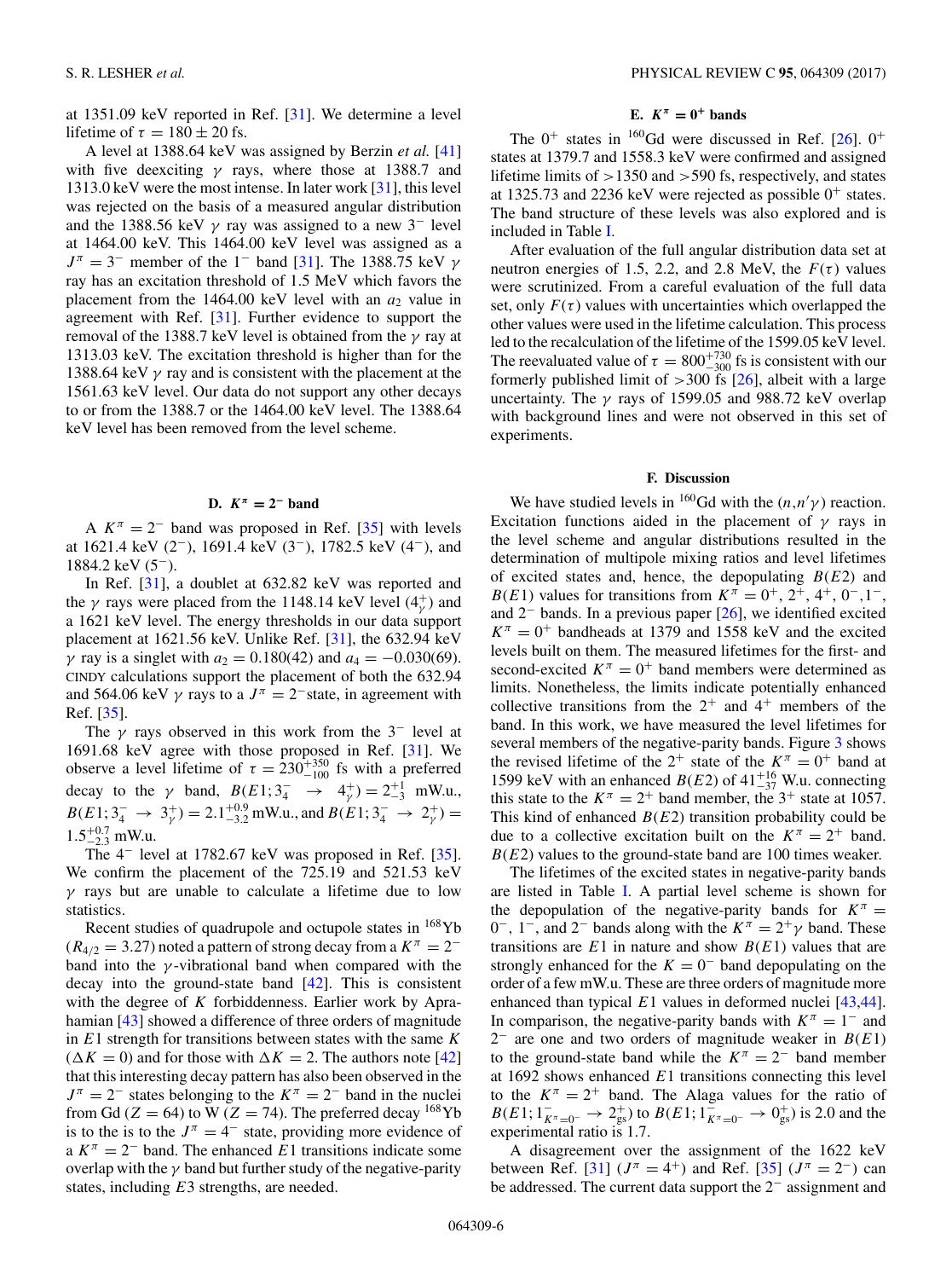<span id="page-8-0"></span>

FIG. 3. A level scheme of <sup>160</sup>Gd highlighting the  $K^{\pi} = 0^{+}$  bands. The  $B(E2)$  values in W.u. are shown in green and  $B(E1)$  values in mW.u. in purple and are scaled separately. All values are also listed in Table [I.](#page-4-0)

experimental  $B(E1; 2\overline{K}_{\pi=2^-} \rightarrow 3\overline{K}_{\pi=2^+})$  to  $B(E1; 2\overline{K}_{\pi=2^-} \rightarrow 2\overline{K}_{\pi=2^+})$  of 0.41, in good agreement with the theoretical Alagal value of 0.36. Similarly, the  $B(E1; 3\bar{K}^{\pi}=0^- \rightarrow 4^+_{gs})$ to  $B(E1; 3\pi/_{E^{\pi}=0^-} \rightarrow 2^+_{gs}) = 1.3$  and the experimental  $B(E1)$ ratio is 0.9, in good agreement within errors. The ratio of  $B(E1; 3\bar{K}^-\to 4\bar{K}^-\to 2\bar{K}^-\to 2\bar{K}^-\to 3\bar{K}^-\to 2\bar{K}^-\to 2\bar{K}^-\to 2\bar{K}^-\to 1$  for the 1691.68 keV level to the <br>  $B(E1; 3\bar{K}^-\to 2\bar{K}^-\to 2\bar{K}^-\to 1)$  for the 1691.68 keV level to the  $4^+$ ,  $3^+$ ,  $2^+$  members of the  $K^{\pi} = 2^+ \gamma$  band, should be 1.8:1.4:1.0 from the Alaga rules and the experimental equivalent is 1.3:1.4 : 1.

The agreement of the Alaga rules with the measured  $B(E1)$ values at 1692 as the 3<sup>-</sup> member of a  $K^{\pi} = 2^{-}$  band is further evidence of the  $K^{\pi} = 2^{-}$  assignment. If the 1691.68 keV level belongs to a  $K^{\pi} = 3^{-}$  band, then the Alaga ratio would be 0.05 : 0.35 : 1, in complete disagreement with measured values.

The collective quadrupole and octupole degrees of freedom were analyzed in <sup>160</sup>Gd by using the well-known generator coordinate method (GCM) with the Gogny D1S energy density function. Mean-field Hartree–Fock–Bogoliubov (HFB) constrained calculations were carried out by using the axially symmetric quadrupole and octupole mass moments in order to explore the shape of the potential-energy surface (PES) and to check for the existence of octupole deformed minima. An in-depth discussion of this method can be found in Refs. [\[44–](#page-10-0) [46\]](#page-11-0). The computed PES reveals a reflection symmetric (i.e., with zero octupole deformation) for the ground state but the PES along the octupole direction is rather soft, indicating the need of a beyond-mean-field calculation using the GCM. Figure 4 shows a deep minimum potential well that is quadrupole deformed. The lowest oblate minimum does not appear until 5 MeV. The calculations show a first-excited  $K = 0^-$  state appears at an excitation energy of 1.84 MeV with a  $B(E1; 1_{K^{\pi}=0^-}^{-} \rightarrow 0_{gs}^{+})$  value of 5.1 mW.u., as shown in Fig. [5\(a\).](#page-9-0) The  $B(E3; 3^{-} \rightarrow 0^{+}_{gs}) = 13.50$  W.u. The second  $0^{+}$ state is a one-phonon  $\beta$  vibration with an excitation energy of 3.36 MeV and the  $2^+$  member decays to the ground state with

a  $B(E2; 2^+ \rightarrow 0^+_{gs}) = 3.7$  W.u. and the  $10^3 \rho^2$  ( $E_0$ ) transition strength of 230. The third  $0^+$  state in this calculation is a two-octupole phonon at 3.94 MeV with a  $B(E2; 2^+ \rightarrow 0^+_{gs}) =$ 0.71 W.u. and a  $10^3 \rho^2$  (E<sub>0</sub>) = 9. These calculated values are compared with the experimental values in Fig. [5.](#page-9-0) We have not measured any  $E3$  transitions in this work, but the  $B(E3)$ value used in comparison was established previously. Our experimental level scheme is compressed in comparison to the GCM calculations. There is, however, very good agreement between the calculated and experimental  $B(E1; 1_{K=0^-}^- \rightarrow 0_{gs}^+)$ values. The prediction is for an excited  $K^{\pi} = 0^{+}$  band at 3.9 MeV as a double octupole phonon built on the  $K^{\pi} = 0^{-1}$ band at 1840 keV. Our work shows an excited  $K^{\pi} = 0^{+}$  band at 1558 keV that is connected to the first-excited  $K^{\pi} = 2^{+}$ band, as shown in Table [I](#page-4-0) and Fig. 3. All indications are that this  $K^{\pi} = 0^{+}$  band at 1558 keV is the double-phonon  $\gamma \gamma$ vibrational band. The  $K^{\pi} = 2^{+} \gamma$  bandhead is at 989 keV. The two-phonon  $\gamma\gamma$  vibration in this case is 1.6 times the energy of the single  $\gamma$ -vibrational band. Negative anharmonicities similar to this have been observed in <sup>232</sup>Th  $[47]$  in the actinide region and 178Hf [\[25\]](#page-10-0) in the rare earths.



FIG. 4. Potential-energy surface as a function of the quadrupole and octupole degrees of freedom for  $160$  Gd. The dot is located at the ground-state minimum.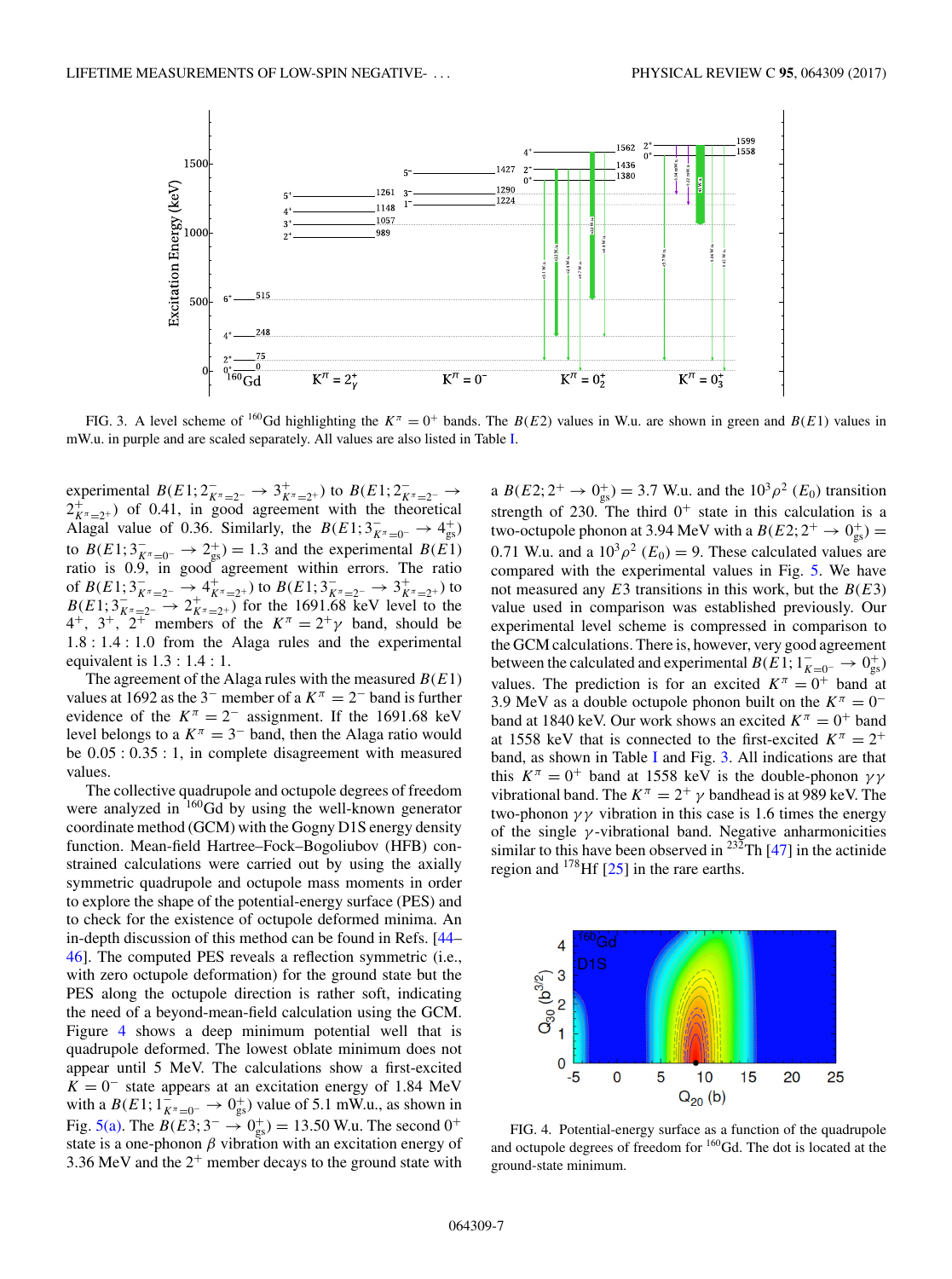<span id="page-9-0"></span>

FIG. 5. Partial level schemes for <sup>160</sup>Gd. The  $B(E2)$  values in W.u. are shown in green,  $B(E1)$  values in mW.u. in purple, and  $B(E3)$  values in W.u. in white outlined in black. The two level schemes are scaled separately. (a) GCM calculations using the Gogny D1S energy density functional is shown along with calculated transition probabilities. In this calculation, the first-excited  $K^{\pi} = 0^{-1}$  state appears at an excitation energy of 1.84 MeV and a  $B(E1; 1_{K^{\pi}=0^-} \rightarrow 0^+_{gs})$  value of 5.1 mW.u. The  $B(E3; 3^- \rightarrow 0^+_{gs}) = 13.50$  W.u. The second-excited state is a one-phonon  $\beta$ vibration with an excitation energy of 3.36 MeV and the 2<sup>+</sup> member decays to the ground state with a  $B(E2; 2^+ \rightarrow 0^+_{gs}) = 3.7$  W.u. The third  $K^{\pi} = 0^{+}$  band is a two-octupole phonon at 3.94 MeV, and  $B(E2; 2^{+} \rightarrow 0^{+}_{gs}) = 0.71$  W.u. The GCM calculation predicts a double-octupole excited  $K^{\pi} = 0^{+}$  band at 3.9 MeV built on the  $K^{\pi} = 0^{-}$  band at 1840 keV. (b) The experimental partial level scheme with experimental transition probabilities. The  $B(E3; 3^- \rightarrow 0^+_{gs})$  for the 1289 keV level is taken from Ref. [\[39\]](#page-10-0).

### **IV. SUMMARY**

We report the results of  $(n,n'\gamma)$  measurements in the low-lying excitation-energy regime of <sup>160</sup>Gd. Transition probabilities were calculated from the level lifetimes and, where possible, multipole mixing ratios are determined. The  $B(E2)$ values from the  $K^{\pi} = 2_{\gamma}^{+}$  band indicate that this is indeed a quadrupole collective vibrational excitation. The level lifetimes of the  $4^+$  and  $5^+$  members of this band show transition rates consistent with other  $K^{\pi} = 2^{+}\gamma$ -vibrational bands in this region of deformed nuclei. Our characterization of the 1599.05 keV level with a revised multipole mixing ratio and the assignment or placement of the transitions to the  $\gamma$  band would make the  $B(E2; 2^+_4 \rightarrow 3^+_y) = 41^{+16}_{-37}$  W.u., potentially pointing to a two-phonon  $\gamma\gamma$ -vibrational character for the  $K^{\pi} = 0^{+}$  band at 1558.31 keV. The uncertainty on this  $B(E2)$ value is large, but the observed collective strength, indicating a preferred decay to the  $K^{\pi} = 2^{+} \gamma$  band, is difficult to ignore.

In deformed nuclei, low-lying negative-parity states are generally associated with octupole vibrations, and a simple pattern of  $K^{\pi} = 0^{-}$ , 1<sup>-</sup>, 2<sup>-</sup>, and 3<sup>-</sup> bands is frequently seen. In pioneering work, Neergård and Vogel [\[48\]](#page-11-0) described the octupole states in deformed nuclei microscopically, and Barfield, Wood, and Barrett [\[49\]](#page-11-0) treated the detailed spectra and E3 transition rates of nuclei in the rare-earth region within the interacting boson model. Modern approaches to the problem, such as those used in this paper, are required for a more robust prediction of transition strengths and excitation energies of the negative-parity states.

Experimentally, octupole bands are identified by enhanced E3 transitions between the  $J^{\pi} = 3^-$  member of the band

and the ground state in spherical nuclei. The compilation of experimental data by Spear [\[50\]](#page-11-0) and the update by Kibédi and Spear [\[11\]](#page-10-0) give the excitation energies of the 3<sup>−</sup> states and reduced electric octupole transition probabilities,  $B(E3; 0^+_1 \rightarrow 3^-_1)$ , for the first 3<sup>-</sup> states of even-even nuclides. Moreover, it is frequently found that known octupole states are populated strongly in single-nucleon transfer reactions, indicating that these states have a complex character with one or more large two-quasiparticle components. While a number of E1 transition rates from negative-parity states are reported in this work, the correlation between these  $B(E1)$  and octupole strength is less straightforward than that for the  $B(E3)$ . We note that, for example, the 1224.33 and 1289.90 keV levels of the  $K^{\pi} = 0^-$  band have deexciting transitions of several mW.u. compared with the 1<sup>-</sup> band where the  $B(E1)$  are less than 1 mW.u. Structural assignments based solely on  $B(E1)$  values should be made with caution [\[51\]](#page-11-0); therefore, we note these values, along with the previous reported  $B(E3; 3^- \rightarrow 0^+_{gs}) = 11.1(7)$  W.u. [\[39\]](#page-10-0), indicate an octupole vibration. However, no new  $B(E3)$  values are available from the current work. Also of note is a preferred  $\Delta K = 0$  decay from the  $K^{\pi} = 2^{-}$  band to the  $K^{\pi} = 2^{+}\gamma$  band from the 3<sup>-</sup> state at 1691.68 keV.

Although the energies of the calculated bands in the GCM are higher than the experimental results, the agreement in the transition probabilities suggesting the population of a onephonon  $\beta$  vibration and a two-octupole phonon state is striking. Further work is underway to include two-quasiparticle excitations in the GCM. New measurements of extended  $B(E2)$  and  $B(E0)$  values in <sup>160</sup>Gd can further clarify the situation.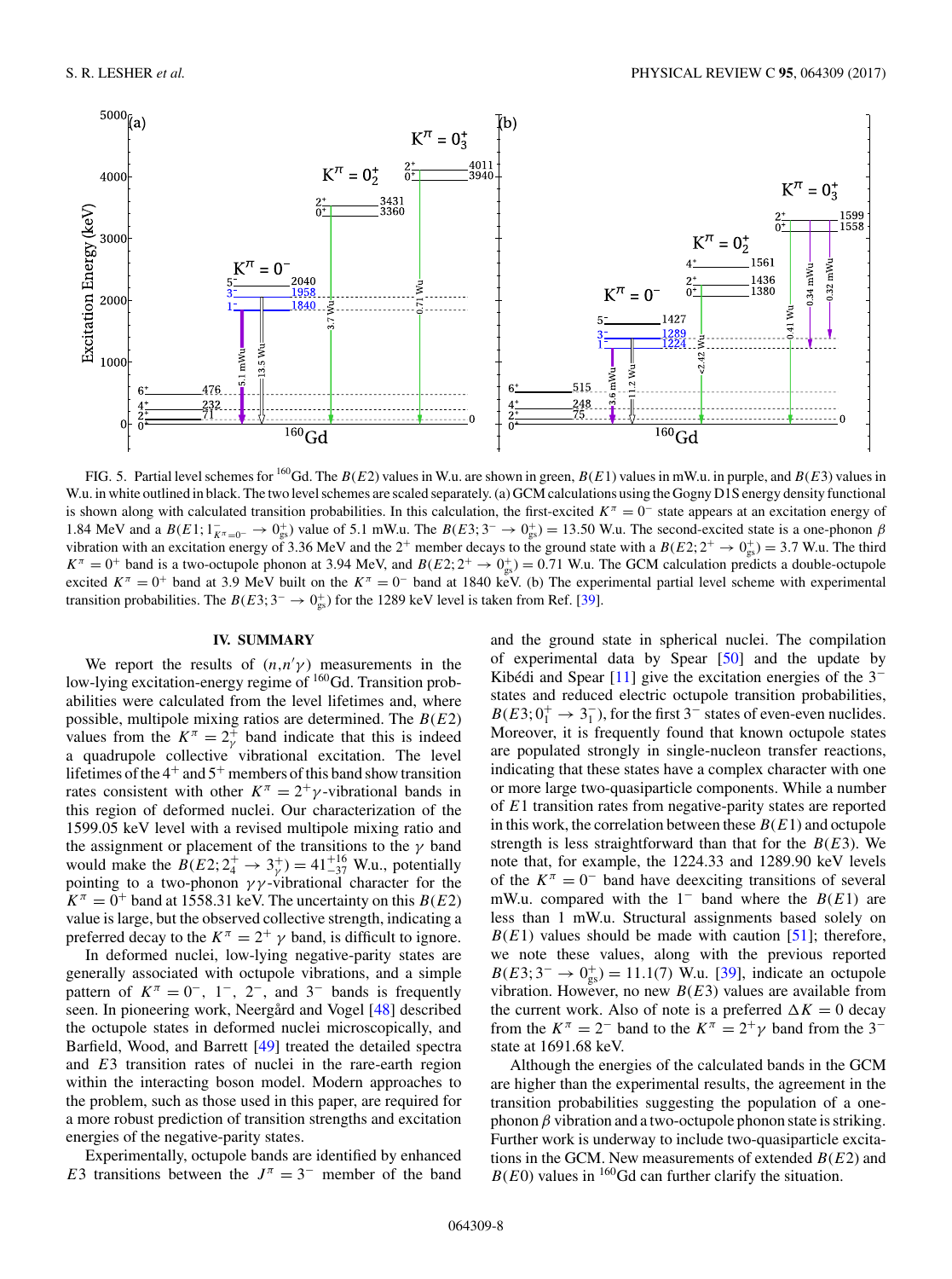#### **ACKNOWLEDGMENTS**

<span id="page-10-0"></span>We thank H.E. Baber for his contributions to accelerator maintenance and operation. This material is based upon work supported by the National Science Foundation under Grants No. PHY-1606890, No. PHY-1419765, No. PHY-1205412, No. PHY-1507053, No. PHY-1068192, and No.

- [1] A. Aprahamian, [Phys. At. Nucl.](https://doi.org/10.1134/1.1806918) **[67](https://doi.org/10.1134/1.1806918)**, [1750](https://doi.org/10.1134/1.1806918) [\(2004\)](https://doi.org/10.1134/1.1806918).
- [2] X. Wu, A. Aprahamian, S. M. Fischer, W. Reviol, G. Liu, and J. X. Saladin, [Phys. Rev. C](https://doi.org/10.1103/PhysRevC.49.1837) **[49](https://doi.org/10.1103/PhysRevC.49.1837)**, [1837](https://doi.org/10.1103/PhysRevC.49.1837) [\(1994\)](https://doi.org/10.1103/PhysRevC.49.1837).
- [3] A. Aprahamian, S. R. Lesher, C. Casarella, H. G. Börner, and M. Jentschel, [Phys. Rev. C](https://doi.org/10.1103/PhysRevC.95.024329) **[95](https://doi.org/10.1103/PhysRevC.95.024329)**, [024329](https://doi.org/10.1103/PhysRevC.95.024329) [\(2017\)](https://doi.org/10.1103/PhysRevC.95.024329).
- [4] P. E. Garrett, M. Kadi, C. A. McGrath, V. Sorokin, M. Li, M. Yeh, and S. W. Yates, [Phys. Lett. B](https://doi.org/10.1016/S0370-2693(97)00373-0) **[400](https://doi.org/10.1016/S0370-2693(97)00373-0)**, [250](https://doi.org/10.1016/S0370-2693(97)00373-0) [\(1997\)](https://doi.org/10.1016/S0370-2693(97)00373-0).
- [5] D. Bés, [Nucl. Phys.](https://doi.org/10.1016/0029-5582(63)90120-2) **[49](https://doi.org/10.1016/0029-5582(63)90120-2)**, [544](https://doi.org/10.1016/0029-5582(63)90120-2) [\(1963\)](https://doi.org/10.1016/0029-5582(63)90120-2).
- [6] W.-T. Chou, R. F. Casten, and P. von Brentano, [Phys. Rev. C](https://doi.org/10.1103/PhysRevC.45.R9) **[45](https://doi.org/10.1103/PhysRevC.45.R9)**, [9\(R\)](https://doi.org/10.1103/PhysRevC.45.R9) [\(1992\)](https://doi.org/10.1103/PhysRevC.45.R9).
- [7] R. F. Casten and P. von Brentano, [Phys. Rev. C](https://doi.org/10.1103/PhysRevC.50.R1280) **[50](https://doi.org/10.1103/PhysRevC.50.R1280)**, [1280\(R\)](https://doi.org/10.1103/PhysRevC.50.R1280) [\(1994\)](https://doi.org/10.1103/PhysRevC.50.R1280).
- [8] P. E. Garrett, [J. Phys. G](https://doi.org/10.1088/0954-3899/27/1/201) **[27](https://doi.org/10.1088/0954-3899/27/1/201)**, [R1](https://doi.org/10.1088/0954-3899/27/1/201) [\(2001\)](https://doi.org/10.1088/0954-3899/27/1/201).
- [9] J. Smallcombe, P. J. Davies, C. J. Barton, D. G. Jenkins, L. L. Andersson, P. A. Butler, D. M. Cox, R. D. Herzberg, A. Mistry, E. Parr *et al.*, [Phys. Lett. B](https://doi.org/10.1016/j.physletb.2014.03.034) **[732](https://doi.org/10.1016/j.physletb.2014.03.034)**, [161](https://doi.org/10.1016/j.physletb.2014.03.034) [\(2014\)](https://doi.org/10.1016/j.physletb.2014.03.034).
- [10] P. D. Cottle, M. A. Kennedy, and K. A. Stuckey, [Phys. Rev. C](https://doi.org/10.1103/PhysRevC.42.2005) **[42](https://doi.org/10.1103/PhysRevC.42.2005)**, [2005](https://doi.org/10.1103/PhysRevC.42.2005) [\(1990\)](https://doi.org/10.1103/PhysRevC.42.2005).
- [11] T. Kibédi and R. H. Spear, [At. Data Nucl. Data Tables](https://doi.org/10.1006/adnd.2001.0871) **[80](https://doi.org/10.1006/adnd.2001.0871)**, [35](https://doi.org/10.1006/adnd.2001.0871) [\(2002\)](https://doi.org/10.1006/adnd.2001.0871).
- [12] R. A. Gatenby, J. R. Vanhoy, E. M. Baum, E. L. Johnson, S. W. [Yates, T. Belgya, B. Fazekas, A. Veres, and G. Molnár,](https://doi.org/10.1103/PhysRevC.41.R414) Phys. Rev. C **[41](https://doi.org/10.1103/PhysRevC.41.R414)**, [414\(R\)](https://doi.org/10.1103/PhysRevC.41.R414) [\(1990\)](https://doi.org/10.1103/PhysRevC.41.R414).
- [13] L. Bargioni, P. G. Bizzeti, A. M. Bizzeti-Dona, D. Bazzacco, S. Lunardi, P. Pavan, C. Rossi-Alvarez, G. de Angelis, G. Maron, and J. Rico, [Phys. Rev. C](https://doi.org/10.1103/PhysRevC.51.R1057) **[51](https://doi.org/10.1103/PhysRevC.51.R1057)**, [1057\(R\)](https://doi.org/10.1103/PhysRevC.51.R1057) [\(1995\)](https://doi.org/10.1103/PhysRevC.51.R1057).
- [14] L. Caballero, B. Rubio, P. Kleinheinz, S. W. Yates, A. Algora, [A. Dewald, A. Fitzler, A. Gadea, J. Jolie, R. Julin](https://doi.org/10.1103/PhysRevC.81.031301) *et al.*, Phys. Rev. C **[81](https://doi.org/10.1103/PhysRevC.81.031301)**, [031301\(R\)](https://doi.org/10.1103/PhysRevC.81.031301) [\(2010\)](https://doi.org/10.1103/PhysRevC.81.031301).
- [15] P. Kleinheinz, J. Styczen, M. Piiparinen, J. Blomqvist, and M. Kortelahti, [Phys. Rev. Lett.](https://doi.org/10.1103/PhysRevLett.48.1457) **[48](https://doi.org/10.1103/PhysRevLett.48.1457)**, [1457](https://doi.org/10.1103/PhysRevLett.48.1457) [\(1982\)](https://doi.org/10.1103/PhysRevLett.48.1457).
- [16] S. Lunardi, P. Kleinheinz, M. Piiparinen, M. Ogawa, M. Lach, and J. Blomqvist, [Phys. Rev. Lett.](https://doi.org/10.1103/PhysRevLett.53.1531) **[53](https://doi.org/10.1103/PhysRevLett.53.1531)**, [1531](https://doi.org/10.1103/PhysRevLett.53.1531) [\(1984\)](https://doi.org/10.1103/PhysRevLett.53.1531).
- [17] M. Piiparinen, P. Kleinheinz, J. Blomqvist, A. Virtanen, A. Atac, D. Muller, J. Nyberg, T. Ramsoy, and G. Sletten, [Phys. Rev. Lett.](https://doi.org/10.1103/PhysRevLett.70.150) **[70](https://doi.org/10.1103/PhysRevLett.70.150)**, [150](https://doi.org/10.1103/PhysRevLett.70.150) [\(1993\)](https://doi.org/10.1103/PhysRevLett.70.150).
- [18] C. Küppersbusch, S. Pascu, P. von Brentano, D. Buscurescu, G. Căta-Danil, D. Deleanu, J. Endres, M. Elvers, D. Filipescu, C. Friesner *et al.*, [Eur. Phys. J. A](https://doi.org/10.1140/epja/i2012-12001-2) **[48](https://doi.org/10.1140/epja/i2012-12001-2)**, [1](https://doi.org/10.1140/epja/i2012-12001-2) [\(2012\)](https://doi.org/10.1140/epja/i2012-12001-2).
- [19] F. Corminboeuf, J. Jolie, H. Lehmann, K. Föhl, F. Hoyler, H. G. Börner, C. Doll, and P. E. Garrett, [Phys. Rev. C](https://doi.org/10.1103/PhysRevC.56.R1201) **[56](https://doi.org/10.1103/PhysRevC.56.R1201)**, [1201\(R\)](https://doi.org/10.1103/PhysRevC.56.R1201) [\(1997\)](https://doi.org/10.1103/PhysRevC.56.R1201).
- [20] C. Fahlander, A. Axelsson, M. Heinebrodt, T. Härtlein, and D. Schwalm, [Phys. Lett. B](https://doi.org/10.1016/S0370-2693(96)01203-8) **[388](https://doi.org/10.1016/S0370-2693(96)01203-8)**, [475](https://doi.org/10.1016/S0370-2693(96)01203-8) [\(1996\)](https://doi.org/10.1016/S0370-2693(96)01203-8).
- [21] H. G. Börner, J. Jolie, S. J. Robinson, B. Krusche, R. Piepen[bring, R. F. Casten, A. Aprahamian, and J. P. Draayer,](https://doi.org/10.1103/PhysRevLett.66.691) Phys. Rev. Lett. **[66](https://doi.org/10.1103/PhysRevLett.66.691)**, [691](https://doi.org/10.1103/PhysRevLett.66.691) [\(1991\)](https://doi.org/10.1103/PhysRevLett.66.691).
- [22] M. Oshima, T. Morikawa, Y. Hatsukawa, S. Ichikawa, N. Shinohara, M. Matsuo, H. Kusakari, N. Kobayashi, M. Sugawara, and T. Inamura, [Phys. Rev. C](https://doi.org/10.1103/PhysRevC.52.3492) **[52](https://doi.org/10.1103/PhysRevC.52.3492)**, [3492](https://doi.org/10.1103/PhysRevC.52.3492) [\(1995\)](https://doi.org/10.1103/PhysRevC.52.3492).

PHY-1305801. L.M. Robledo has been supported in part by Spanish Grants No. FPA2015-65929-P/MINECO and No. FIS2015-63770-P/MINECO. The enriched isotope used in this research was supplied by the United States Department of Energy Office of Science by the Isotope Program in the Office of Nuclear Physics.

- [23] T. Härtlein, M. Heinebrodt, D. Schwalm, and C. Fahlander, [Eur. Phys. J. A](https://doi.org/10.1007/s100500050117) **[2](https://doi.org/10.1007/s100500050117)**, [253](https://doi.org/10.1007/s100500050117) [\(1998\)](https://doi.org/10.1007/s100500050117).
- [24] P. E. Garrett, M. Kadi, M. Li, C. A. McGrath, V. Sorokin, M. Yeh, and S. W. Yates, [Phys. Rev. Lett.](https://doi.org/10.1103/PhysRevLett.78.4545) **[78](https://doi.org/10.1103/PhysRevLett.78.4545)**, [4545](https://doi.org/10.1103/PhysRevLett.78.4545) [\(1997\)](https://doi.org/10.1103/PhysRevLett.78.4545).
- [25] A. Aprahamian, R. C. de Haan, S. R. Lesher, J. Döring, A. M. Bruce, H. G. Börner, M. Jentschel, and H. Lehmann, [J. Phys. G](https://doi.org/10.1088/0954-3899/25/4/020) **[25](https://doi.org/10.1088/0954-3899/25/4/020)**, [685](https://doi.org/10.1088/0954-3899/25/4/020) [\(1999\)](https://doi.org/10.1088/0954-3899/25/4/020).
- [26] S. R. Lesher, C. Casarella, A. Aprahamian, B. P. Crider, R. Ikeyama, I. R. Marsh, M. T. McEllistrem, E. E. Peters, F. M. Prados-Estévez, M. K. Smith *et al.*, [Phys. Rev. C](https://doi.org/10.1103/PhysRevC.91.054317) **[91](https://doi.org/10.1103/PhysRevC.91.054317)**, [054317](https://doi.org/10.1103/PhysRevC.91.054317) [\(2015\)](https://doi.org/10.1103/PhysRevC.91.054317).
- [27] [P. E. Garrett, N. Warr, and S. W. Yates,](https://doi.org/10.6028/jres.105.019) J. Res. Natl. Inst. Stand. Technol. **[105](https://doi.org/10.6028/jres.105.019)**, [141](https://doi.org/10.6028/jres.105.019) [\(2000\)](https://doi.org/10.6028/jres.105.019).
- [28] P. E. Garrett, H. Lehmann, J. Jolie, C. A. McGrath, M. Yeh, W. Younes, and S. W. Yates, [Phys. Rev. C](https://doi.org/10.1103/PhysRevC.64.024316) **[64](https://doi.org/10.1103/PhysRevC.64.024316)**, [024316](https://doi.org/10.1103/PhysRevC.64.024316) [\(2001\)](https://doi.org/10.1103/PhysRevC.64.024316).
- [29] E. E. Peters, A. Chakraborty, B. P. Crider, B. H. Davis, M. K. Gnanamani, M. T. McEllistrem, F. M. Prados-Estévez, J. R. Vanhoy, and S. W. Yates, [Phys. Rev. C](https://doi.org/10.1103/PhysRevC.88.024317) **[88](https://doi.org/10.1103/PhysRevC.88.024317)**, [024317](https://doi.org/10.1103/PhysRevC.88.024317) [\(2013\)](https://doi.org/10.1103/PhysRevC.88.024317).
- [30] E. Shelton and V. C. Rodgers, [Comput. Phys. Commun.](https://doi.org/10.1016/0010-4655(73)90049-0) **[6](https://doi.org/10.1016/0010-4655(73)90049-0)**, [99](https://doi.org/10.1016/0010-4655(73)90049-0) [\(1973\)](https://doi.org/10.1016/0010-4655(73)90049-0).
- [31] L. I. Govor, A. M. Demidov, V. A. Kurkin, and I. V. Mikhailov, Yad. Fiz. **72**, 1799 (2009).
- [32] T. Belgya, G. Molnár, and S. W. Yates, [Nucl. Phys. A](https://doi.org/10.1016/0375-9474(96)00221-7) **[607](https://doi.org/10.1016/0375-9474(96)00221-7)**, [43](https://doi.org/10.1016/0375-9474(96)00221-7) [\(1996\)](https://doi.org/10.1016/0375-9474(96)00221-7).
- [33] K. B. Winterbon, [Nucl. Phys. A](https://doi.org/10.1016/0375-9474(75)90647-8) **[246](https://doi.org/10.1016/0375-9474(75)90647-8)**, [293](https://doi.org/10.1016/0375-9474(75)90647-8) [\(1975\)](https://doi.org/10.1016/0375-9474(75)90647-8).
- [34] C. W. Reich, [Nucl. Data Sheets](https://doi.org/10.1016/j.nds.2005.08.001) **[105](https://doi.org/10.1016/j.nds.2005.08.001)**, [557](https://doi.org/10.1016/j.nds.2005.08.001) [\(2005\)](https://doi.org/10.1016/j.nds.2005.08.001).
- [35] E. P. Grigoriev, [Phys. At. Nucl.](https://doi.org/10.1134/S1063778812110075) **[75](https://doi.org/10.1134/S1063778812110075)**, [1427](https://doi.org/10.1134/S1063778812110075) [\(2012\)](https://doi.org/10.1134/S1063778812110075).
- [36] [Y. Yoshizawa, B. Elbek, B. Herskind, and M. C. Olesen,](https://doi.org/10.1016/0029-5582(65)90676-0) Nucl. Phys. **[73](https://doi.org/10.1016/0029-5582(65)90676-0)**, [273](https://doi.org/10.1016/0029-5582(65)90676-0) [\(1965\)](https://doi.org/10.1016/0029-5582(65)90676-0).
- [37] C. Baktash, J. X. Saladin, J. O'Brien, I. Y. Lee, and J. E. Holder, [Phys. Rev. C](https://doi.org/10.1103/PhysRevC.10.2265) **[10](https://doi.org/10.1103/PhysRevC.10.2265)**, [2265](https://doi.org/10.1103/PhysRevC.10.2265) [\(1974\)](https://doi.org/10.1103/PhysRevC.10.2265).
- [38] R. Ronningen, J. Hamilton, A. V. Ramayya, L. Varnell, G. Garcia-Bermudez, J. Lange, W. Lourens, L. Riedinger, R. Robinson, P. Stelson *et al.*, [Phys. Rev. C](https://doi.org/10.1103/PhysRevC.15.1671) **[15](https://doi.org/10.1103/PhysRevC.15.1671)**, [1671](https://doi.org/10.1103/PhysRevC.15.1671) [\(1977\)](https://doi.org/10.1103/PhysRevC.15.1671).
- [39] F. K. McGowan and W. T. Milner, [Phys. Rev. C](https://doi.org/10.1103/PhysRevC.23.1926) **[23](https://doi.org/10.1103/PhysRevC.23.1926)**, [1926](https://doi.org/10.1103/PhysRevC.23.1926) [\(1981\)](https://doi.org/10.1103/PhysRevC.23.1926).
- [40] T. Ichihara, H. Sakaguchi, M. Nakamura, M. Yosoi, M. Ieiri, [Y. Takeuchi, H. Togawa, T. Tsutsumi, and S. Kobayashi,](https://doi.org/10.1103/PhysRevC.36.1754) Phys. Rev. C **[36](https://doi.org/10.1103/PhysRevC.36.1754)**, [1754](https://doi.org/10.1103/PhysRevC.36.1754) [\(1987\)](https://doi.org/10.1103/PhysRevC.36.1754).
- [41] Y. Y. Berzin, E. P. Grigorév, T. V. Guseva, and Yu. Ya. Tamberg, Bull. Acad. Sci. USSR, Phys. Ser. **53**, 76 (1989).
- [42] S. Pascu, D. Buscurescu, G. Căta-Danil, V. Derya, M. Elvers, D. Filipescu, D. G. Ghită, T. Glodariu, A. Hennig, C. Mihai *et al.*, [Phys. Rev. C](https://doi.org/10.1103/PhysRevC.91.034321) **[91](https://doi.org/10.1103/PhysRevC.91.034321)**, [034321](https://doi.org/10.1103/PhysRevC.91.034321) [\(2015\)](https://doi.org/10.1103/PhysRevC.91.034321).
- [43] A. Aprahamian, [Phys. Rev. C](https://doi.org/10.1103/PhysRevC.46.2093) **[46](https://doi.org/10.1103/PhysRevC.46.2093)**, [2093](https://doi.org/10.1103/PhysRevC.46.2093) [\(1992\)](https://doi.org/10.1103/PhysRevC.46.2093).
- [44] L. M. Robledo and G. F. Bertsch, [Phys. Rev. C](https://doi.org/10.1103/PhysRevC.84.054302) **[84](https://doi.org/10.1103/PhysRevC.84.054302)**, [054302](https://doi.org/10.1103/PhysRevC.84.054302) [\(2011\)](https://doi.org/10.1103/PhysRevC.84.054302).
- [45] L. M. Robledo and G. F. Bertsch, [Phys. Rev. C](https://doi.org/10.1103/PhysRevC.86.054306) **[86](https://doi.org/10.1103/PhysRevC.86.054306)**, [054306](https://doi.org/10.1103/PhysRevC.86.054306) [\(2012\)](https://doi.org/10.1103/PhysRevC.86.054306).